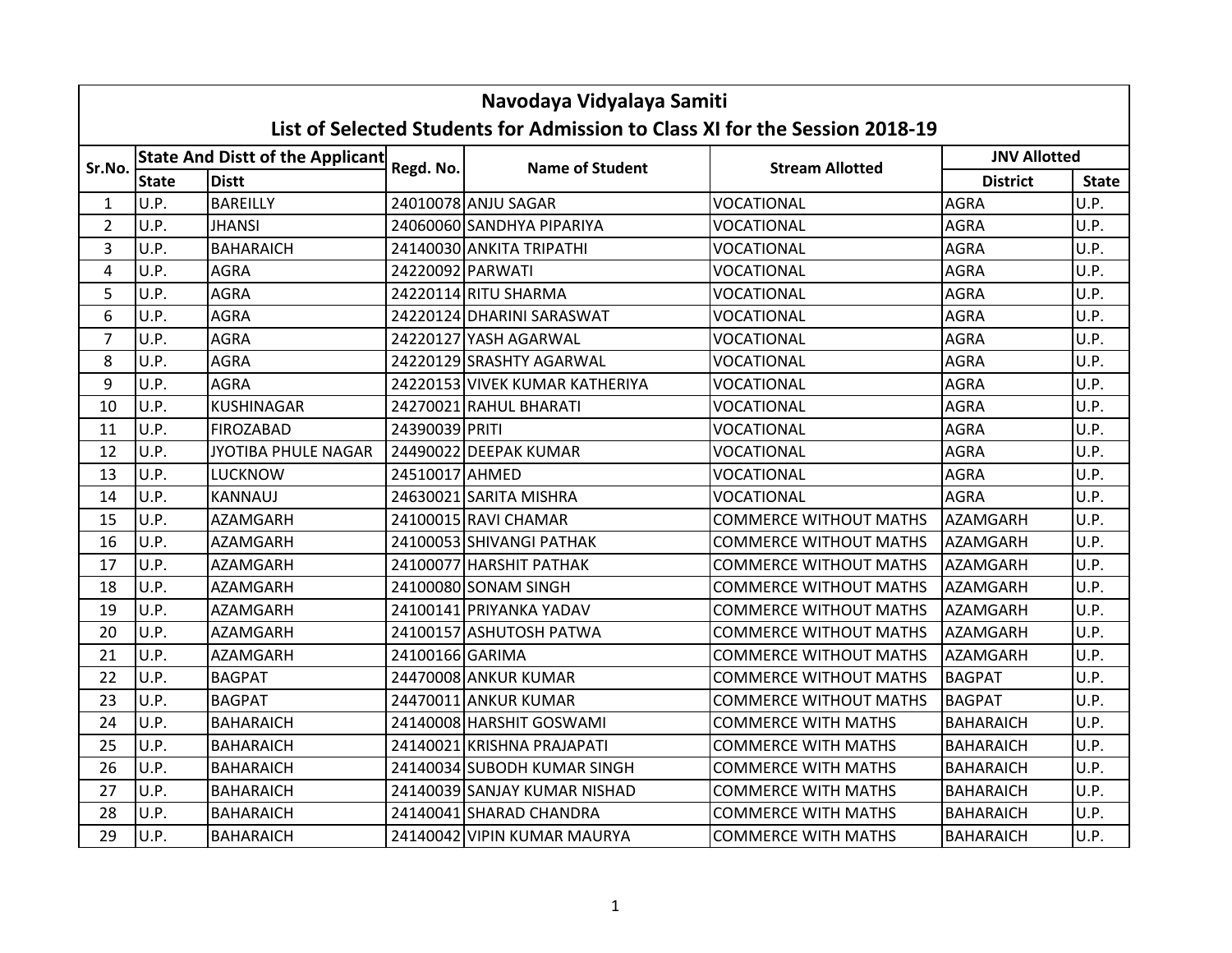| Sr.No. |              | State And Distt of the Applicant | Regd. No.        | <b>Name of Student</b>            | <b>Stream Allotted</b>        | <b>JNV Allotted</b> |              |
|--------|--------------|----------------------------------|------------------|-----------------------------------|-------------------------------|---------------------|--------------|
|        | <b>State</b> | <b>Distt</b>                     |                  |                                   |                               | <b>District</b>     | <b>State</b> |
| 30     | U.P.         | <b>BAHARAICH</b>                 |                  | 24140060 KARAN JAISWAL            | <b>COMMERCE WITH MATHS</b>    | <b>BAHARAICH</b>    | U.P.         |
| 31     | U.P.         | <b>BAHARAICH</b>                 |                  | 24140068 TANU JAISWAL             | <b>COMMERCE WITH MATHS</b>    | <b>BAHARAICH</b>    | U.P.         |
| 32     | U.P.         | <b>GONDA</b>                     |                  | 24160001 QUAZI NASIR AHMAD        | <b>COMMERCE WITH MATHS</b>    | <b>BAHARAICH</b>    | U.P.         |
| 33     | U.P.         | <b>GONDA</b>                     | 24160119 MANVI   |                                   | <b>COMMERCE WITH MATHS</b>    | <b>BAHARAICH</b>    | U.P.         |
| 34     | U.P.         | <b>BALRAMPUR</b>                 |                  | 24590013 PRINCE KUMAR KANAUIJIYA  | <b>COMMERCE WITH MATHS</b>    | <b>BAHARAICH</b>    | U.P.         |
| 35     | U.P.         | <b>BALRAMPUR</b>                 |                  | 24590032 SAROJ CHANCHAL           | <b>COMMERCE WITH MATHS</b>    | <b>BAHARAICH</b>    | U.P.         |
| 36     | U.P.         | <b>AMBEDKAR NAGAR</b>            |                  | 24670087 PRANJAL SONI             | <b>COMMERCE WITH MATHS</b>    | <b>BAHARAICH</b>    | U.P.         |
| 37     | U.P.         | <b>BAHARAICH</b>                 |                  | 24140001 ADITYA CHAUDHARY         | <b>COMMERCE WITHOUT MATHS</b> | <b>BAHARAICH</b>    | U.P.         |
| 38     | U.P.         | <b>BAHARAICH</b>                 |                  | 24140028 ABHAY TRIPATHI           | <b>COMMERCE WITHOUT MATHS</b> | <b>BAHARAICH</b>    | U.P.         |
| 39     | U.P.         | <b>BAHARAICH</b>                 |                  | 24140054 KARAN KUMAR              | <b>COMMERCE WITHOUT MATHS</b> | <b>BAHARAICH</b>    | U.P.         |
| 40     | U.P.         | <b>BAHARAICH</b>                 |                  | 24140056 ABHILASHA RANI           | <b>COMMERCE WITHOUT MATHS</b> | <b>BAHARAICH</b>    | U.P.         |
| 41     | U.P.         | <b>BAHARAICH</b>                 |                  | 24140058 PRINCE KUMAR VISHWAKARMA | <b>COMMERCE WITHOUT MATHS</b> | <b>BAHARAICH</b>    | U.P.         |
| 42     | U.P.         | <b>SHRAWATSI</b>                 |                  | 24680019 MOHIT KUMAR              | <b>COMMERCE WITHOUT MATHS</b> | <b>BAHARAICH</b>    | U.P.         |
| 43     | U.P.         | <b>BALRAMPUR</b>                 |                  | 24590001 ANSHUMAN SINGH           | <b>SCIENCE WITH MATHS</b>     | <b>BALRAMPUR</b>    | U.P.         |
| 44     | U.P.         | <b>BALRAMPUR</b>                 |                  | 24590054 GANESH GUPTA             | <b>SCIENCE WITH MATHS</b>     | <b>BALRAMPUR</b>    | U.P.         |
| 45     | U.P.         | <b>BAREILLY</b>                  |                  | 24010030 KAMAL KANT VERMA         | <b>COMMERCE WITH MATHS</b>    | <b>BAREILLY</b>     | U.P.         |
| 46     | U.P.         | <b>BAREILLY</b>                  |                  | 24010033 AVINASH PAL              | <b>COMMERCE WITH MATHS</b>    | <b>BAREILLY</b>     | U.P.         |
| 47     | U.P.         | <b>BAREILLY</b>                  |                  | 24010038 MOHIT KUMAR              | COMMERCE WITH MATHS           | <b>BAREILLY</b>     | U.P.         |
| 48     | U.P.         | <b>BAREILLY</b>                  |                  | 24010054 SHAMIM FATIMA QADRI      | <b>COMMERCE WITH MATHS</b>    | <b>BAREILLY</b>     | U.P.         |
| 49     | U.P.         | <b>BAREILLY</b>                  |                  | 24010072 PUSHPA PATHAK            | <b>COMMERCE WITH MATHS</b>    | <b>BAREILLY</b>     | U.P.         |
| 50     | U.P.         | <b>BAREILLY</b>                  |                  | 24010086 VIKAS MOURYA             | <b>COMMERCE WITH MATHS</b>    | <b>BAREILLY</b>     | U.P.         |
| 51     | U.P.         | <b>BAREILLY</b>                  |                  | 24010119 MOHD SHADAB              | <b>COMMERCE WITH MATHS</b>    | <b>BAREILLY</b>     | U.P.         |
| 52     | U.P.         | <b>BAREILLY</b>                  |                  | 24010034 PRATIBHA SAROJ           | <b>COMMERCE WITHOUT MATHS</b> | <b>BAREILLY</b>     | U.P.         |
| 53     | U.P.         | <b>BAREILLY</b>                  |                  | 24010037 MOHD YASEEN              | <b>COMMERCE WITHOUT MATHS</b> | <b>BAREILLY</b>     | U.P.         |
| 54     | U.P.         | <b>BAREILLY</b>                  |                  | 24010059INITISH KUMAR SONKAR      | COMMERCE WITHOUT MATHS        | <b>BAREILLY</b>     | U.P.         |
| 55     | U.P.         | <b>BAREILLY</b>                  |                  | 24010130 MOHD GULFAM ANSARI       | <b>COMMERCE WITHOUT MATHS</b> | <b>BAREILLY</b>     | U.P.         |
| 56     | U.P.         | <b>GORAKHPUR</b>                 |                  | 24040083 AMAN KUMAR               | <b>COMMERCE WITHOUT MATHS</b> | <b>BASTI</b>        | U.P.         |
| 57     | U.P.         | <b>GONDA</b>                     |                  | 24160028 AKANKSHA SINGH           | <b>COMMERCE WITHOUT MATHS</b> | <b>BASTI</b>        | U.P.         |
| 58     | U.P.         | <b>GONDA</b>                     |                  | 24160099 RAJA BABOO VERMA         | <b>COMMERCE WITHOUT MATHS</b> | <b>BASTI</b>        | U.P.         |
| 59     | U.P.         | <b>GONDA</b>                     |                  | 24160126 MISBAHULLAH              | <b>COMMERCE WITHOUT MATHS</b> | <b>BASTI</b>        | U.P.         |
| 60     | U.P.         | <b>BASTI</b>                     | 24180017 SHAILEE |                                   | <b>COMMERCE WITHOUT MATHS</b> | <b>BASTI</b>        | U.P.         |
| 61     | U.P.         | <b>BASTI</b>                     |                  | 24180042 ABHISHEK PRAJAPATI       | <b>COMMERCE WITHOUT MATHS</b> | <b>BASTI</b>        | U.P.         |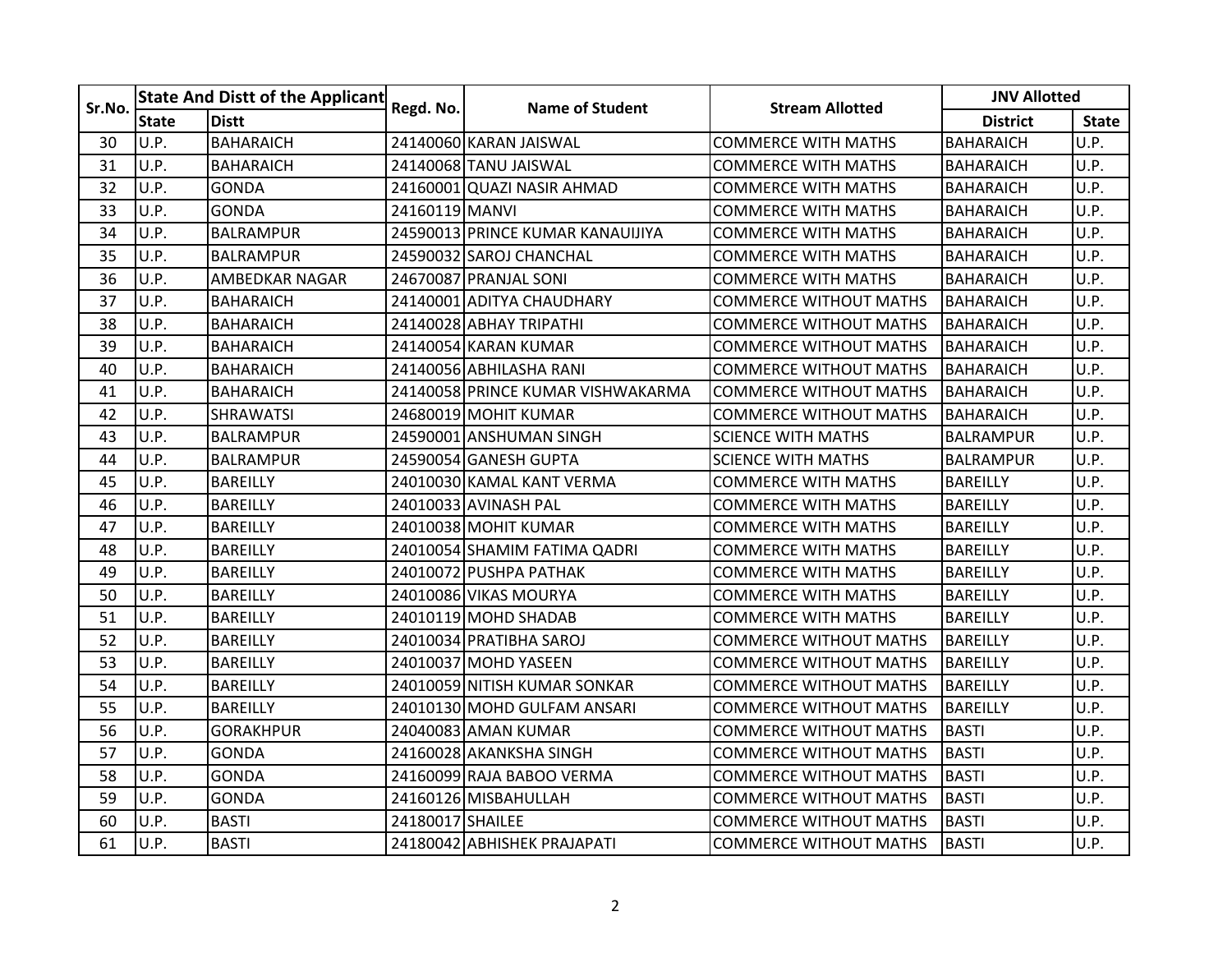| Sr.No. |              | <b>State And Distt of the Applicant</b> | Regd. No.        | <b>Name of Student</b>       | <b>Stream Allotted</b>        | <b>JNV Allotted</b> |              |
|--------|--------------|-----------------------------------------|------------------|------------------------------|-------------------------------|---------------------|--------------|
|        | <b>State</b> | <b>Distt</b>                            |                  |                              |                               | <b>District</b>     | <b>State</b> |
| 62     | U.P.         | <b>BASTI</b>                            |                  | 24180045 DINESH KUMAR        | <b>COMMERCE WITHOUT MATHS</b> | <b>BASTI</b>        | U.P.         |
| 63     | U.P.         | <b>BASTI</b>                            |                  | 24180062 AMIT SHARMA         | <b>COMMERCE WITHOUT MATHS</b> | <b>BASTI</b>        | U.P.         |
| 64     | U.P.         | <b>BASTI</b>                            |                  | 24180064 AKASH SHARMA        | <b>COMMERCE WITHOUT MATHS</b> | <b>BASTI</b>        | U.P.         |
| 65     | U.P.         | <b>BASTI</b>                            | 24180066 PALLAVI |                              | <b>COMMERCE WITHOUT MATHS</b> | <b>BASTI</b>        | U.P.         |
| 66     | U.P.         | <b>HARDOI</b>                           |                  | 24300036 ROSHANI DEVI        | <b>COMMERCE WITHOUT MATHS</b> | <b>BASTI</b>        | U.P.         |
| 67     | U.P.         | <b>BALRAMPUR</b>                        |                  | 24590014 PRIYA SAHU          | <b>COMMERCE WITHOUT MATHS</b> | <b>BASTI</b>        | U.P.         |
| 68     | U.P.         | <b>BALRAMPUR</b>                        |                  | 24590033 VIPIN NATH          | <b>COMMERCE WITHOUT MATHS</b> | <b>BASTI</b>        | U.P.         |
| 69     | U.P.         | <b>DEORIA</b>                           |                  | 24690054 YASHI RAO           | <b>COMMERCE WITHOUT MATHS</b> | <b>BASTI</b>        | U.P.         |
| 70     | U.P.         | <b>BULANDSHAHAR</b>                     |                  | 24020009 SAURAV KUMAR        | <b>COMMERCE WITHOUT MATHS</b> | <b>BULANDSHAHAR</b> | U.P.         |
| 71     | U.P.         | <b>BULANDSHAHAR</b>                     |                  | 24020011 YASH DEEP SHARMA    | <b>COMMERCE WITHOUT MATHS</b> | <b>BULANDSHAHAR</b> | U.P.         |
| 72     | U.P.         | <b>BULANDSHAHAR</b>                     |                  | 24020014 SHELLY GAUTAM       | <b>COMMERCE WITHOUT MATHS</b> | <b>BULANDSHAHAR</b> | U.P.         |
| 73     | U.P.         | <b>BULANDSHAHAR</b>                     | 24020018 ARUN    |                              | <b>COMMERCE WITHOUT MATHS</b> | <b>BULANDSHAHAR</b> | U.P.         |
| 74     | U.P.         | <b>BULANDSHAHAR</b>                     |                  | 24020036 AARZOO VERMA        | <b>COMMERCE WITHOUT MATHS</b> | <b>BULANDSHAHAR</b> | U.P.         |
| 75     | U.P.         | <b>MEERUT</b>                           |                  | 24070040 PRASHANT CHAUDHARY  | <b>COMMERCE WITHOUT MATHS</b> | BULANDSHAHAR        | U.P.         |
| 76     | U.P.         | <b>GAUTAM BUDH NAGAR</b>                |                  | 24200087 NEHA SHARMA         | <b>COMMERCE WITHOUT MATHS</b> | <b>BULANDSHAHAR</b> | U.P.         |
| 77     | U.P.         | <b>ALIGARH</b>                          |                  | 24340055 LOKESH KUMAR SHARMA | <b>COMMERCE WITHOUT MATHS</b> | <b>BULANDSHAHAR</b> | U.P.         |
| 78     | U.P.         | <b>BADAUN</b>                           |                  | 24400022 ASHISH KUMAR        | <b>COMMERCE WITHOUT MATHS</b> | <b>BULANDSHAHAR</b> | IU.P.        |
| 79     | U.P.         | JYOTIBA PHULE NAGAR                     |                  | 24490039 ANKUSH RANA         | <b>COMMERCE WITHOUT MATHS</b> | <b>BULANDSHAHAR</b> | U.P.         |
| 80     | U.P.         | JYOTIBA PHULE NAGAR                     | 24490043 SAURAV  |                              | <b>COMMERCE WITHOUT MATHS</b> | <b>BULANDSHAHAR</b> | U.P.         |
| 81     | U.P.         | CHANDAULI                               |                  | 24560006 MUSKAN SINGH        | <b>SCIENCE WITH MATHS</b>     | CHANDAULI           | U.P.         |
| 82     | U.P.         | CHANDAULI                               |                  | 24560024 ANJALI RAI          | <b>SCIENCE WITH MATHS</b>     | CHANDAULI           | U.P.         |
| 83     | U.P.         | CHANDAULI                               |                  | 24560029 MEHAVISH TAMANNA    | <b>SCIENCE WITH MATHS</b>     | CHANDAULI           | U.P.         |
| 84     | U.P.         | CHANDAULI                               |                  | 24560043 AMIT KUMAR YADAV    | <b>SCIENCE WITH MATHS</b>     | CHANDAULI           | U.P.         |
| 85     | U.P.         | CHANDAULI                               |                  | 24560051 MANISH YADAV        | <b>SCIENCE WITH MATHS</b>     | CHANDAULI           | U.P.         |
| 86     | U.P.         | CHANDAULI                               |                  | 24560065 ARAJU MAURYA        | <b>SCIENCE WITH MATHS</b>     | CHANDAULI           | U.P.         |
| 87     | U.P.         | CHANDAULI                               |                  | 24560082 AJAY GOND           | <b>SCIENCE WITH MATHS</b>     | CHANDAULI           | U.P.         |
| 88     | U.P.         | CHANDAULI                               |                  | 24560085 ANKIT KUMAR BHARATI | <b>SCIENCE WITH MATHS</b>     | CHANDAULI           | U.P.         |
| 89     | U.P.         | CHANDAULI                               |                  | 24560016 ANITA KUMARI        | <b>SCIENCE WITHOUT MATHS</b>  | CHANDAULI           | U.P.         |
| 90     | U.P.         | <b>CHITRAKOOT</b>                       |                  | 24530001 AYUSHI NIGAM        | <b>SCIENCE WITH MATHS</b>     | <b>CHITRAKOOT</b>   | U.P.         |
| 91     | U.P.         | <b>CHITRAKOOT</b>                       |                  | 24530002 SAURABH JAISWAL     | <b>SCIENCE WITH MATHS</b>     | <b>CHITRAKOOT</b>   | U.P.         |
| 92     | U.P.         | <b>CHITRAKOOT</b>                       |                  | 24530005 PRASHANT UPADHYAY   | <b>SCIENCE WITH MATHS</b>     | <b>CHITRAKOOT</b>   | U.P.         |
| 93     | U.P.         | <b>CHITRAKOOT</b>                       |                  | 24530012 SUSHEEL MISHRA      | <b>SCIENCE WITH MATHS</b>     | <b>CHITRAKOOT</b>   | U.P.         |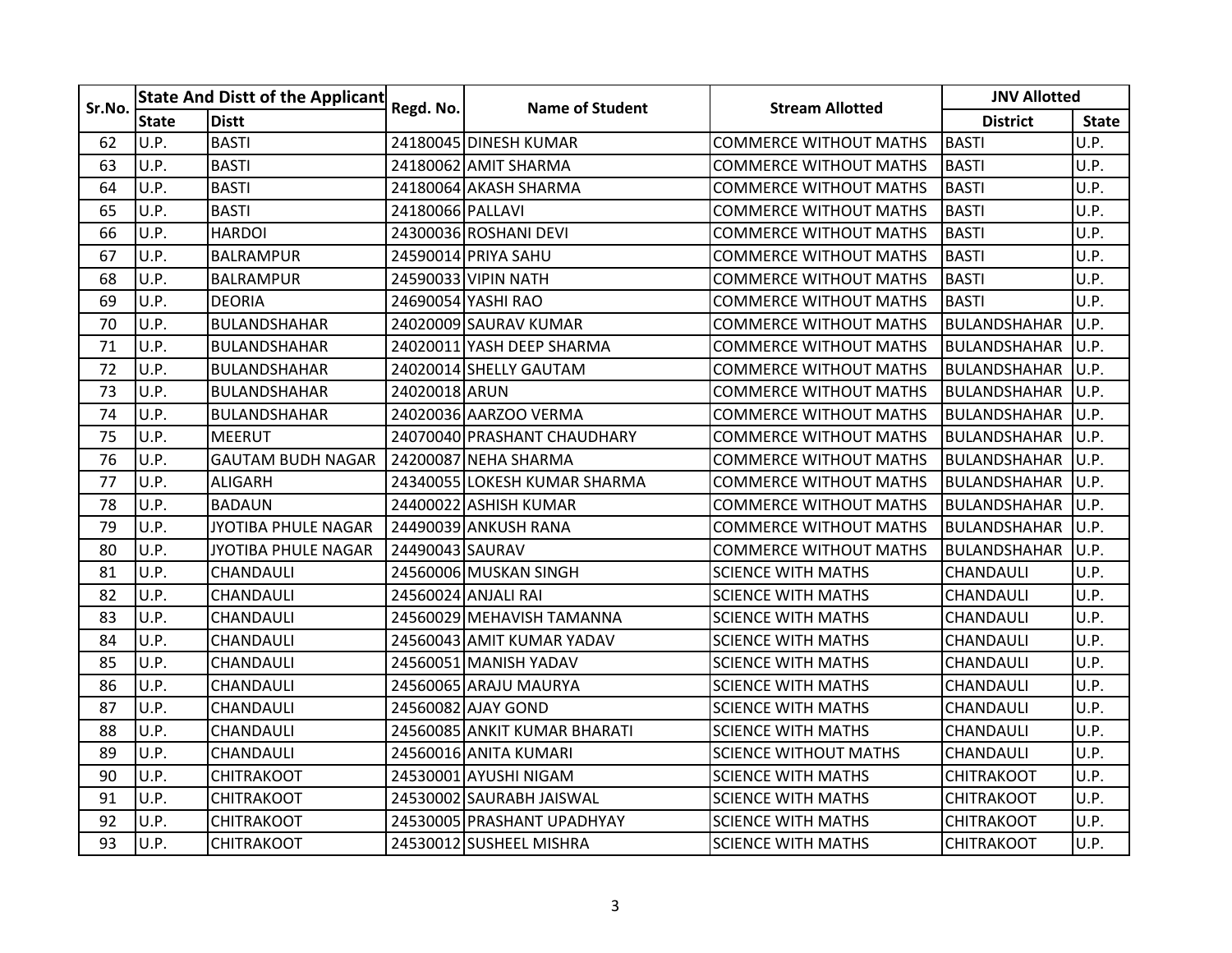| Sr.No. |              | <b>State And Distt of the Applicant</b> | Regd. No.        | <b>Name of Student</b>            | <b>Stream Allotted</b>        | <b>JNV Allotted</b>       |              |
|--------|--------------|-----------------------------------------|------------------|-----------------------------------|-------------------------------|---------------------------|--------------|
|        | <b>State</b> | <b>Distt</b>                            |                  |                                   |                               | <b>District</b>           | <b>State</b> |
| 94     | U.P.         | <b>CHITRAKOOT</b>                       |                  | 24530014 NIKETAN KUMAR            | <b>SCIENCE WITH MATHS</b>     | <b>CHITRAKOOT</b>         | U.P.         |
| 95     | U.P.         | <b>CHITRAKOOT</b>                       |                  | 24530015 UDHAU PRASAD             | <b>SCIENCE WITH MATHS</b>     | <b>CHITRAKOOT</b>         | U.P.         |
| 96     | U.P.         | <b>CHITRAKOOT</b>                       |                  | 24530016 SHAILENDRA KUMAR PAL     | <b>SCIENCE WITH MATHS</b>     | <b>CHITRAKOOT</b>         | U.P.         |
| 97     | U.P.         | <b>CHITRAKOOT</b>                       |                  | 24530017 AVANISH DWIVEDI          | <b>SCIENCE WITH MATHS</b>     | <b>CHITRAKOOT</b>         | U.P.         |
| 98     | U.P.         | <b>BANDA</b>                            |                  | 24640024 AMARDEEP YADAV           | <b>SCIENCE WITH MATHS</b>     | <b>CHITRAKOOT</b>         | U.P.         |
| 99     | U.P.         | <b>CHITRAKOOT</b>                       |                  | 24530003 RIYA GAUTAM              | <b>SCIENCE WITHOUT MATHS</b>  | <b>CHITRAKOOT</b>         | U.P.         |
| 100    | U.P.         | <b>CHITRAKOOT</b>                       |                  | 24530009 AJAY KUMAR SINGH         | SCIENCE WITHOUT MATHS         | <b>CHITRAKOOT</b>         | U.P.         |
| 101    | U.P.         | <b>CHITRAKOOT</b>                       |                  | 24530010 ARCHIT KUMAR             | <b>SCIENCE WITHOUT MATHS</b>  | <b>CHITRAKOOT</b>         | U.P.         |
| 102    | U.P.         | <b>BAREILLY</b>                         |                  | 24010113 SHASHANK GANGWAR         | <b>COMMERCE WITH MATHS</b>    | <b>ETAWAH</b>             | U.P.         |
| 103    | U.P.         | <b>ETAH</b>                             |                  | 24280009 KM KHUSHI GUPTA          | <b>COMMERCE WITH MATHS</b>    | <b>ETAWAH</b>             | U.P.         |
| 104    | U.P.         | <b>ETAH</b>                             |                  | 24280047 ARPIT DUVEDI             | <b>COMMERCE WITH MATHS</b>    | <b>ETAWAH</b>             | U.P.         |
| 105    | U.P.         | <b>ETAH</b>                             |                  | 24280049 TURSAN PAL               | COMMERCE WITH MATHS           | <b>ETAWAH</b>             | U.P.         |
| 106    | U.P.         | <b>GHAZIPUR</b>                         |                  | 24290062 SANDEEP KUMAR YADAV      | <b>COMMERCE WITH MATHS</b>    | <b>ETAWAH</b>             | U.P.         |
| 107    | U.P.         | <b>ALIGARH</b>                          |                  | 24340018 NAVEEN KUMAR RAJPOOT     | <b>COMMERCE WITH MATHS</b>    | <b>ETAWAH</b>             | U.P.         |
| 108    | U.P.         | <b>ALIGARH</b>                          |                  | 24340057 JAINENDRA KUMAR SINGH    | <b>COMMERCE WITH MATHS</b>    | <b>ETAWAH</b>             | U.P.         |
| 109    | U.P.         | <b>ALIGARH</b>                          |                  | 24340059 KM KHUSHI MAHESHWARI     | <b>COMMERCE WITH MATHS</b>    | <b>ETAWAH</b>             | U.P.         |
| 110    | U.P.         | <b>ALIGARH</b>                          |                  | 24340061 PALAK GUPTA              | <b>COMMERCE WITH MATHS</b>    | <b>ETAWAH</b>             | U.P.         |
| 111    | U.P.         | <b>ALIGARH</b>                          |                  | 24340083 SHIV KUMAR               | <b>COMMERCE WITH MATHS</b>    | <b>ETAWAH</b>             | U.P.         |
| 112    | U.P.         | <b>ALIGARH</b>                          |                  | 24340104 MADHAVENDRA PRATAP SINGH | COMMERCE WITH MATHS           | <b>ETAWAH</b>             | U.P.         |
| 113    | U.P.         | <b>MAINPURI</b>                         |                  | 24360041 NEHA YADAV               | <b>COMMERCE WITH MATHS</b>    | <b>ETAWAH</b>             | U.P.         |
| 114    | U.P.         | <b>ETAWAH</b>                           | 24370037 HARIOM  |                                   | <b>COMMERCE WITH MATHS</b>    | <b>ETAWAH</b>             | U.P.         |
| 115    | U.P.         | <b>FIROZABAD</b>                        |                  | 24390014 ANURAG YADAV             | <b>COMMERCE WITH MATHS</b>    | <b>ETAWAH</b>             | U.P.         |
| 116    | U.P.         | <b>FIROZABAD</b>                        |                  | 24390032 KANAK AGRAWAL            | <b>COMMERCE WITH MATHS</b>    | <b>ETAWAH</b>             | U.P.         |
| 117    | U.P.         | FIROZABAD                               |                  | 24390046 HARSHIT GUPTA            | COMMERCE WITH MATHS           | <b>ETAWAH</b>             | U.P.         |
| 118    | U.P.         | <b>FIROZABAD</b>                        |                  | 24390065 VIKAS KUMAR              | <b>COMMERCE WITH MATHS</b>    | <b>ETAWAH</b>             | U.P.         |
| 119    | U.P.         | <b>MAINPURI</b>                         |                  | 24360009 HIMANSHU SHARMA          | <b>COMMERCE WITHOUT MATHS</b> | <b>ETAWAH</b>             | U.P.         |
| 120    | U.P.         | <b>ETAWAH</b>                           |                  | 24370010 BHANU PRATAP             | <b>COMMERCE WITHOUT MATHS</b> | <b>ETAWAH</b>             | U.P.         |
| 121    | U.P.         | <b>ETAWAH</b>                           | 24370027 SAURABH |                                   | <b>COMMERCE WITHOUT MATHS</b> | <b>ETAWAH</b>             | U.P.         |
| 122    | U.P.         | <b>FIROZABAD</b>                        |                  | 24390012 MOHIT KUMAR              | COMMERCE WITHOUT MATHS        | <b>ETAWAH</b>             | U.P.         |
| 123    | U.P.         | VARANASI                                |                  | 24550081 SATYANAND PATEL          | <b>COMMERCE WITHOUT MATHS</b> | <b>ETAWAH</b>             | U.P.         |
| 124    | U.P.         | <b>JAUNPUR</b>                          |                  | 24050075 SHIVANI MAURYA           | <b>COMMERCE WITHOUT MATHS</b> | <b>GAUTAM BUDH NJU.P.</b> |              |
| 125    | U.P.         | <b>JAUNPUR</b>                          |                  | 24050076 AMAN KUMAR MAURYA        | <b>COMMERCE WITHOUT MATHS</b> | <b>GAUTAM BUDH NJU.P.</b> |              |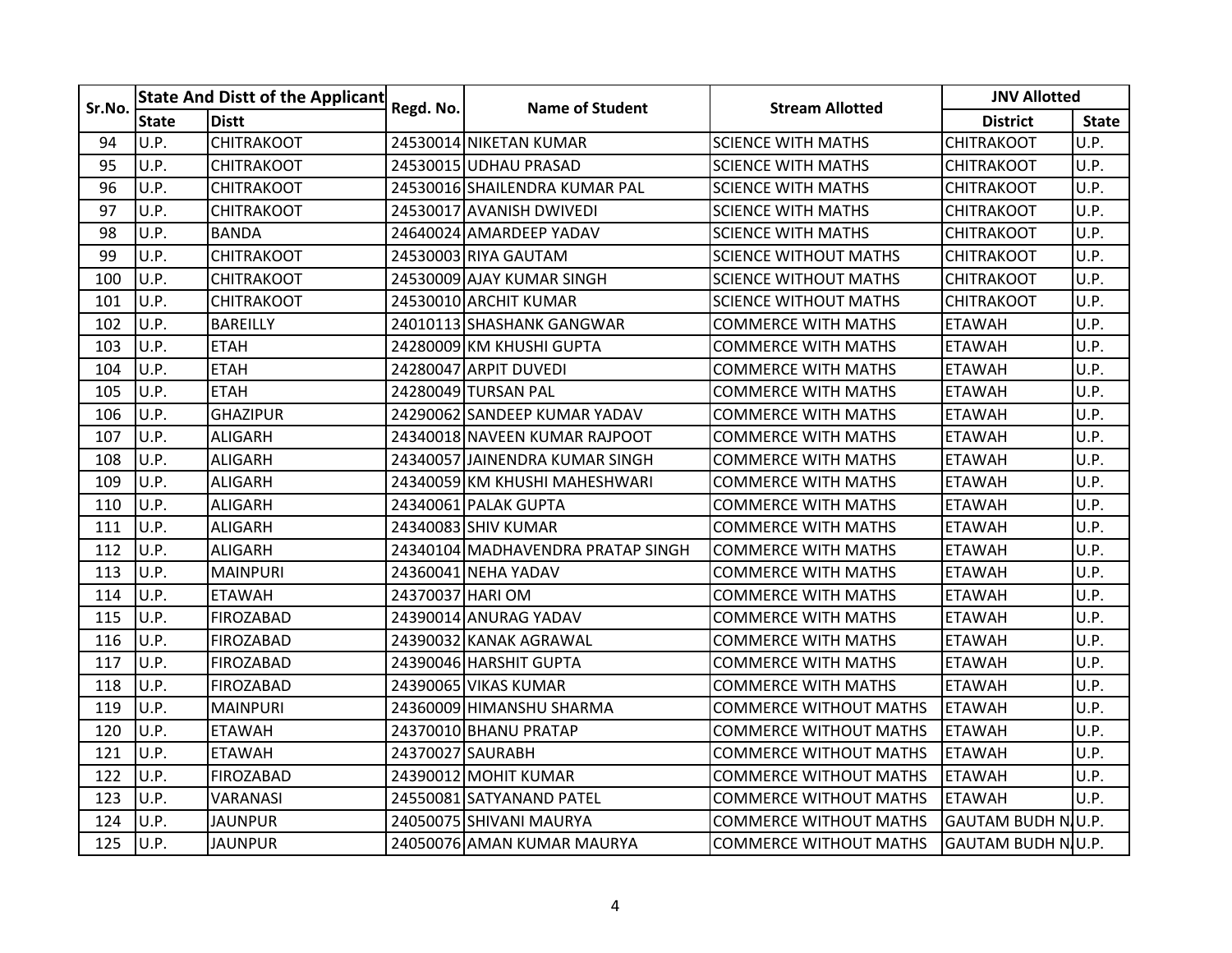| Sr.No. |              | <b>State And Distt of the Applicant</b> | Regd. No.     | <b>Name of Student</b>      | <b>Stream Allotted</b>        | <b>JNV Allotted</b>       |              |  |
|--------|--------------|-----------------------------------------|---------------|-----------------------------|-------------------------------|---------------------------|--------------|--|
|        | <b>State</b> | <b>Distt</b>                            |               |                             |                               | <b>District</b>           | <b>State</b> |  |
| 126    | U.P.         | <b>GAUTAM BUDH NAGAR</b>                |               | 24200010 ARYAN MAURYA       | <b>COMMERCE WITHOUT MATHS</b> | <b>GAUTAM BUDH NU.P.</b>  |              |  |
| 127    | U.P.         | <b>GAUTAM BUDH NAGAR</b>                |               | 24200030 ASHISH TANWAR      | <b>COMMERCE WITHOUT MATHS</b> | GAUTAM BUDH NU.P.         |              |  |
| 128    | U.P.         | <b>GAUTAM BUDH NAGAR</b>                |               | 24200032 RAJ TANWAR         | <b>COMMERCE WITHOUT MATHS</b> | GAUTAM BUDH NU.P.         |              |  |
| 129    | U.P.         | <b>GAUTAM BUDH NAGAR</b>                |               | 24200036 KAJAL KUMARI       | <b>COMMERCE WITHOUT MATHS</b> | GAUTAM BUDH N.U.P.        |              |  |
| 130    | U.P.         | <b>GAUTAM BUDH NAGAR</b>                | 24200068 NEHA |                             | <b>COMMERCE WITHOUT MATHS</b> | <b>GAUTAM BUDH NJU.P.</b> |              |  |
| 131    | U.P.         | <b>BAGPAT</b>                           |               | 24470034 TUSHAR CHAUDHARY   | <b>COMMERCE WITHOUT MATHS</b> | GAUTAM BUDH N.U.P.        |              |  |
| 132    | U.P.         | JYOTIBA PHULE NAGAR                     |               | 24490014 MOHD DANISH        | <b>COMMERCE WITHOUT MATHS</b> | <b>GAUTAM BUDH NU.P.</b>  |              |  |
| 133    | U.P.         | <b>GHAZIABAD</b>                        |               | 24650048 ANSHIKA MISHRA     | <b>COMMERCE WITHOUT MATHS</b> | <b>GAUTAM BUDH NJU.P.</b> |              |  |
| 134    | U.P.         | <b>GHAZIABAD</b>                        |               | 24650050 AMAN SINGH         | <b>COMMERCE WITHOUT MATHS</b> | GAUTAM BUDH NJU.P.        |              |  |
| 135    | U.P.         | <b>GHAZIABAD</b>                        |               | 24650119 MUSKAN GOSWAMI     | <b>COMMERCE WITHOUT MATHS</b> | <b>GAUTAM BUDH N.U.P.</b> |              |  |
| 136    | U.P.         | SAMBHAL                                 |               | 24740011 ANIKET BHARTI      | <b>COMMERCE WITHOUT MATHS</b> | <b>GAUTAM BUDH NJU.P.</b> |              |  |
| 137    | U.P.         | <b>GHAZIPUR</b>                         |               | 24290007 DHANNU KHARWAR     | <b>SCIENCE WITH MATHS</b>     | <b>GHAZIPUR</b>           | U.P.         |  |
| 138    | U.P.         | <b>GHAZIPUR</b>                         |               | 24290012 ASTHA SHARMA       | <b>SCIENCE WITH MATHS</b>     | <b>GHAZIPUR</b>           | U.P.         |  |
| 139    | U.P.         | <b>GHAZIPUR</b>                         |               | 24290021 DURGESH KANNAUJIYA | <b>SCIENCE WITH MATHS</b>     | <b>GHAZIPUR</b>           | U.P.         |  |
| 140    | U.P.         | <b>GHAZIPUR</b>                         |               | 24290022 SUDHA KUSHWAHA     | <b>SCIENCE WITH MATHS</b>     | <b>GHAZIPUR</b>           | U.P.         |  |
| 141    | U.P.         | <b>GHAZIPUR</b>                         |               | 24290034 AMAN PRATAP        | <b>SCIENCE WITH MATHS</b>     | <b>GHAZIPUR</b>           | U.P.         |  |
| 142    | U.P.         | <b>GHAZIPUR</b>                         |               | 24290070 KAJAL YADAV        | SCIENCE WITH MATHS            | <b>GHAZIPUR</b>           | U.P.         |  |
| 143    | U.P.         | <b>GHAZIPUR</b>                         |               | 24290087 SATYAPRAKSH GAUTAM | <b>SCIENCE WITH MATHS</b>     | <b>GHAZIPUR</b>           | U.P.         |  |
| 144    | U.P.         | <b>GHAZIPUR</b>                         |               | 24290068 SHRUTI KUSHWAHA    | <b>SCIENCE WITHOUT MATHS</b>  | <b>GHAZIPUR</b>           | U.P.         |  |
| 145    | U.P.         | <b>GHAZIPUR</b>                         |               | 24290084 ALOK AMBEDKAR      | <b>SCIENCE WITHOUT MATHS</b>  | <b>GHAZIPUR</b>           | U.P.         |  |
| 146    | U.P.         | <b>GORAKHPUR</b>                        |               | 24040014 BUDDHIMA KRISHNA   | <b>COMMERCE WITHOUT MATHS</b> | <b>GORAKHPUR</b>          | U.P.         |  |
| 147    | U.P.         | <b>GORAKHPUR</b>                        |               | 24040038 SHIKHAR PANDEY     | <b>COMMERCE WITHOUT MATHS</b> | <b>GORAKHPUR</b>          | U.P.         |  |
| 148    | U.P.         | <b>GORAKHPUR</b>                        |               | 24040041 ANURAG DWIVEDI     | <b>COMMERCE WITHOUT MATHS</b> | <b>GORAKHPUR</b>          | U.P.         |  |
| 149    | U.P.         | <b>GORAKHPUR</b>                        |               | 24040046 NYASA SINGH        | <b>COMMERCE WITHOUT MATHS</b> | <b>GORAKHPUR</b>          | U.P.         |  |
| 150    | U.P.         | GORAKHPUR                               |               | 24040067 NYASA SINGH        | <b>COMMERCE WITHOUT MATHS</b> | <b>GORAKHPUR</b>          | U.P.         |  |
| 151    | U.P.         | <b>GORAKHPUR</b>                        |               | 24040070 JAMSHED KHAN       | <b>COMMERCE WITHOUT MATHS</b> | <b>GORAKHPUR</b>          | U.P.         |  |
| 152    | U.P.         | <b>GORAKHPUR</b>                        |               | 24040082 SHAMBHAVI SINGH    | <b>COMMERCE WITHOUT MATHS</b> | <b>GORAKHPUR</b>          | U.P.         |  |
| 153    | U.P.         | <b>GORAKHPUR</b>                        |               | 24040085 VIPUL KUMAR        | <b>COMMERCE WITHOUT MATHS</b> | <b>GORAKHPUR</b>          | U.P.         |  |
| 154    | U.P.         | <b>GORAKHPUR</b>                        |               | 24040097 RITURAJ SHUKLA     | <b>COMMERCE WITHOUT MATHS</b> | <b>GORAKHPUR</b>          | U.P.         |  |
| 155    | U.P.         | <b>GORAKHPUR</b>                        |               | 24040105 VANDANA YADAV      | <b>COMMERCE WITHOUT MATHS</b> | <b>GORAKHPUR</b>          | U.P.         |  |
| 156    | U.P.         | <b>GORAKHPUR</b>                        |               | 24040107 MOHAMMAD SAMEER    | <b>COMMERCE WITHOUT MATHS</b> | <b>GORAKHPUR</b>          | U.P.         |  |
| 157    | U.P.         | <b>MIRZAPUR</b>                         |               | 24130034 PRADUMN PASWAN     | <b>COMMERCE WITHOUT MATHS</b> | <b>GORAKHPUR</b>          | U.P.         |  |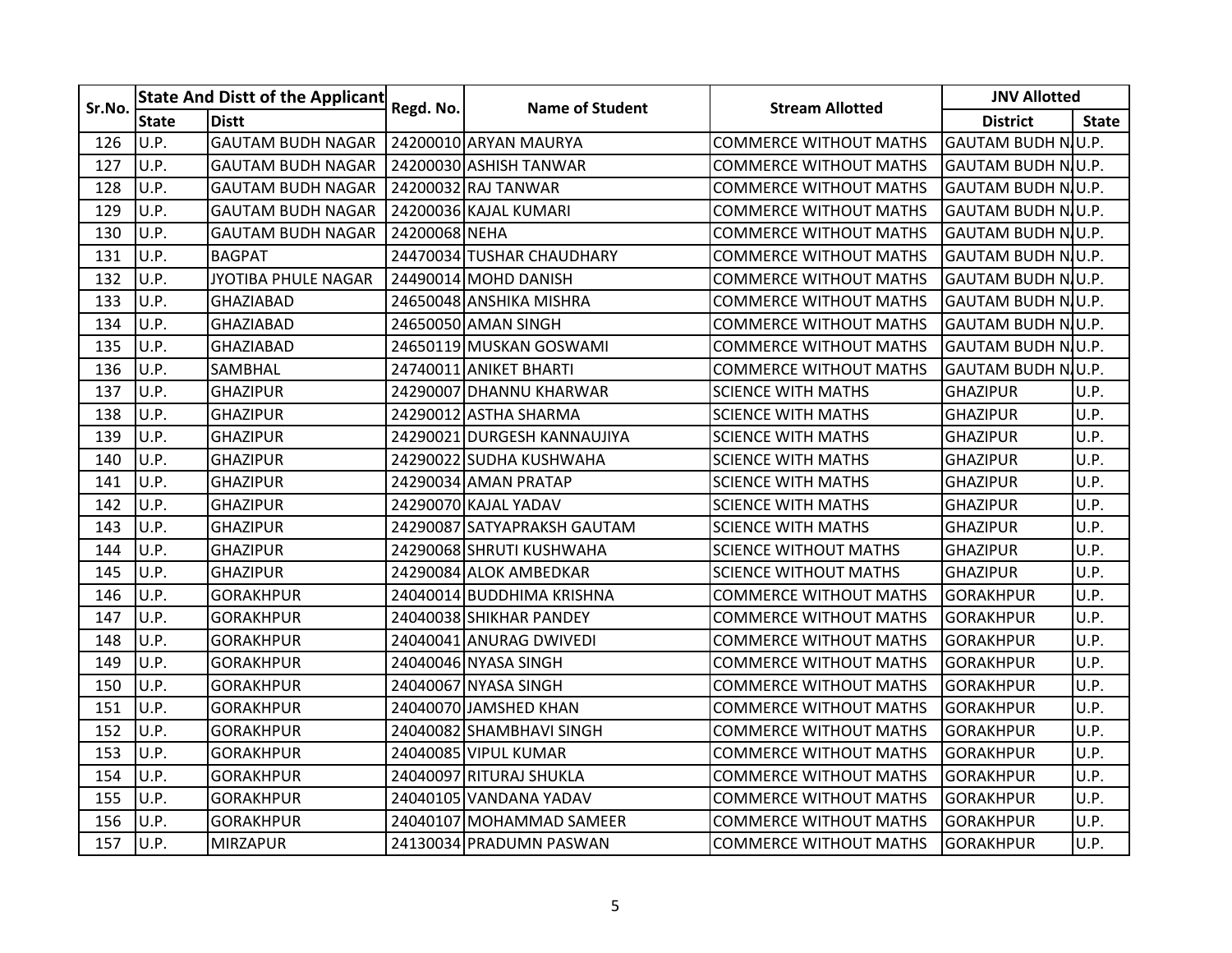| Sr.No. |              | <b>State And Distt of the Applicant</b> | Regd. No.       | <b>Name of Student</b>    | <b>Stream Allotted</b>        | <b>JNV Allotted</b> |              |
|--------|--------------|-----------------------------------------|-----------------|---------------------------|-------------------------------|---------------------|--------------|
|        | <b>State</b> | <b>Distt</b>                            |                 |                           |                               | <b>District</b>     | <b>State</b> |
| 158    | U.P.         | <b>ALLAHABAD</b>                        |                 | 24170130 UTTAM SINGH      | <b>COMMERCE WITHOUT MATHS</b> | <b>GORAKHPUR</b>    | U.P.         |
| 159    | U.P.         | <b>BALLIA</b>                           |                 | 24250019 SONU KUMAR       | <b>COMMERCE WITHOUT MATHS</b> | <b>GORAKHPUR</b>    | U.P.         |
| 160    | U.P.         | <b>SONEBHADRA</b>                       |                 | 24610088 VIRAT KUMAR      | <b>COMMERCE WITHOUT MATHS</b> | <b>GORAKHPUR</b>    | U.P.         |
| 161    | U.P.         | <b>HAMIRPUR</b>                         |                 | 243500021GYANENDRA KUMAR  | <b>SCIENCE WITH MATHS</b>     | <b>HAMIRPUR</b>     | U.P.         |
| 162    | U.P.         | <b>HAMIRPUR</b>                         | 24350022 SANJAY |                           | <b>SCIENCE WITH MATHS</b>     | <b>HAMIRPUR</b>     | U.P.         |
| 163    | U.P.         | <b>HARDOI</b>                           |                 | 24300014 MANEESHA BANO    | <b>COMMERCE WITH MATHS</b>    | <b>HARDOI</b>       | U.P.         |
| 164    | U.P.         | <b>HARDOI</b>                           |                 | 24300011 AMIT MISHRA      | <b>COMMERCE WITHOUT MATHS</b> | <b>HARDOI</b>       | U.P.         |
| 165    | U.P.         | <b>HARDOI</b>                           |                 | 24300029 AMAN RATHOUR     | <b>COMMERCE WITHOUT MATHS</b> | <b>HARDOI</b>       | U.P.         |
| 166    | U.P.         | <b>HARDOI</b>                           |                 | 24300042 ADESH VERMA      | <b>COMMERCE WITHOUT MATHS</b> | <b>HARDOI</b>       | U.P.         |
| 167    | U.P.         | <b>HARDOI</b>                           |                 | 24300058 AVINASH SINGH    | <b>COMMERCE WITHOUT MATHS</b> | <b>HARDOI</b>       | U.P.         |
| 168    | U.P.         | <b>HARDOI</b>                           |                 | 24300063 ABHIJEET SINGH   | <b>COMMERCE WITHOUT MATHS</b> | <b>HARDOI</b>       | U.P.         |
| 169    | U.P.         | <b>LUCKNOW</b>                          |                 | 24510023 UNNATI SONI      | <b>COMMERCE WITHOUT MATHS</b> | <b>HARDOI</b>       | U.P.         |
| 170    | U.P.         | <b>GHAZIABAD</b>                        |                 | 24650114 RIDDHIMA TANWAR  | <b>COMMERCE WITHOUT MATHS</b> | <b>HARDOI</b>       | U.P.         |
| 171    | U.P.         | <b>ETAH</b>                             |                 | 24280014 GUDDU CHANDRA    | COMMERCE WITHOUT MATHS        | <b>HATHRAS</b>      | U.P.         |
| 172    | U.P.         | <b>ETAH</b>                             |                 | 24280023 PRIYANKA SINGH   | <b>COMMERCE WITHOUT MATHS</b> | <b>HATHRAS</b>      | U.P.         |
| 173    | U.P.         | <b>ALIGARH</b>                          |                 | 24340044 ROHIT KUMAR      | <b>COMMERCE WITHOUT MATHS</b> | <b>HATHRAS</b>      | U.P.         |
| 174    | U.P.         | <b>HATHRAS</b>                          |                 | 24500005 RITIKGUPTA       | <b>COMMERCE WITHOUT MATHS</b> | <b>HATHRAS</b>      | U.P.         |
| 175    | U.P.         | <b>HATHRAS</b>                          |                 | 24500017 MANVENDRA SINGH  | <b>COMMERCE WITHOUT MATHS</b> | <b>HATHRAS</b>      | U.P.         |
| 176    | U.P.         | <b>HATHRAS</b>                          |                 | 24500020 HIMANSHU SINGH   | <b>COMMERCE WITHOUT MATHS</b> | <b>HATHRAS</b>      | U.P.         |
| 177    | U.P.         | <b>HATHRAS</b>                          |                 | 245000521DEEPAK VARSHNEY  | <b>COMMERCE WITHOUT MATHS</b> | <b>HATHRAS</b>      | U.P.         |
| 178    | U.P.         | <b>HATHRAS</b>                          |                 | 24500054 HEMLATA SHARMA   | <b>COMMERCE WITHOUT MATHS</b> | <b>HATHRAS</b>      | U.P.         |
| 179    | U.P.         | <b>HATHRAS</b>                          |                 | 24500063 SANI YADAV       | <b>COMMERCE WITHOUT MATHS</b> | <b>HATHRAS</b>      | U.P.         |
| 180    | U.P.         | <b>HATHRAS</b>                          |                 | 24500065 ABHISHEK RATHORE | <b>COMMERCE WITHOUT MATHS</b> | <b>HATHRAS</b>      | U.P.         |
| 181    | U.P.         | <b>HATHRAS</b>                          |                 | 24500067 SHIVANK SISODIA  | <b>COMMERCE WITHOUT MATHS</b> | <b>HATHRAS</b>      | U.P.         |
| 182    | U.P.         | KASGANJ                                 |                 | 24730028 PRAFULL SHARMA   | <b>COMMERCE WITHOUT MATHS</b> | HATHRAS             | U.P.         |
| 183    | U.P.         | <b>JALAUN</b>                           |                 | 24410009 MADHAV GUPTA     | <b>SCIENCE WITH MATHS</b>     | <b>JALAUN</b>       | U.P.         |
| 184    | U.P.         | <b>JALAUN</b>                           |                 | 24410010 SAUMYA GUPTA     | <b>SCIENCE WITH MATHS</b>     | <b>JALAUN</b>       | U.P.         |
| 185    | U.P.         | <b>JALAUN</b>                           |                 | 24410011 PRAVESH KUMAR    | <b>SCIENCE WITH MATHS</b>     | <b>JALAUN</b>       | U.P.         |
| 186    | U.P.         | <b>JALAUN</b>                           |                 | 24410023 NITIN KUMAR      | <b>SCIENCE WITH MATHS</b>     | <b>JALAUN</b>       | U.P.         |
| 187    | U.P.         | JALAUN                                  |                 | 24410024 ADITYA KUMAR     | <b>SCIENCE WITH MATHS</b>     | <b>JALAUN</b>       | U.P.         |
| 188    | U.P.         | <b>JALAUN</b>                           |                 | 24410025 AJAY ANAND       | <b>SCIENCE WITH MATHS</b>     | <b>JALAUN</b>       | U.P.         |
| 189    | U.P.         | <b>JALAUN</b>                           | 24410035 SHILU  |                           | <b>SCIENCE WITH MATHS</b>     | <b>JALAUN</b>       | U.P.         |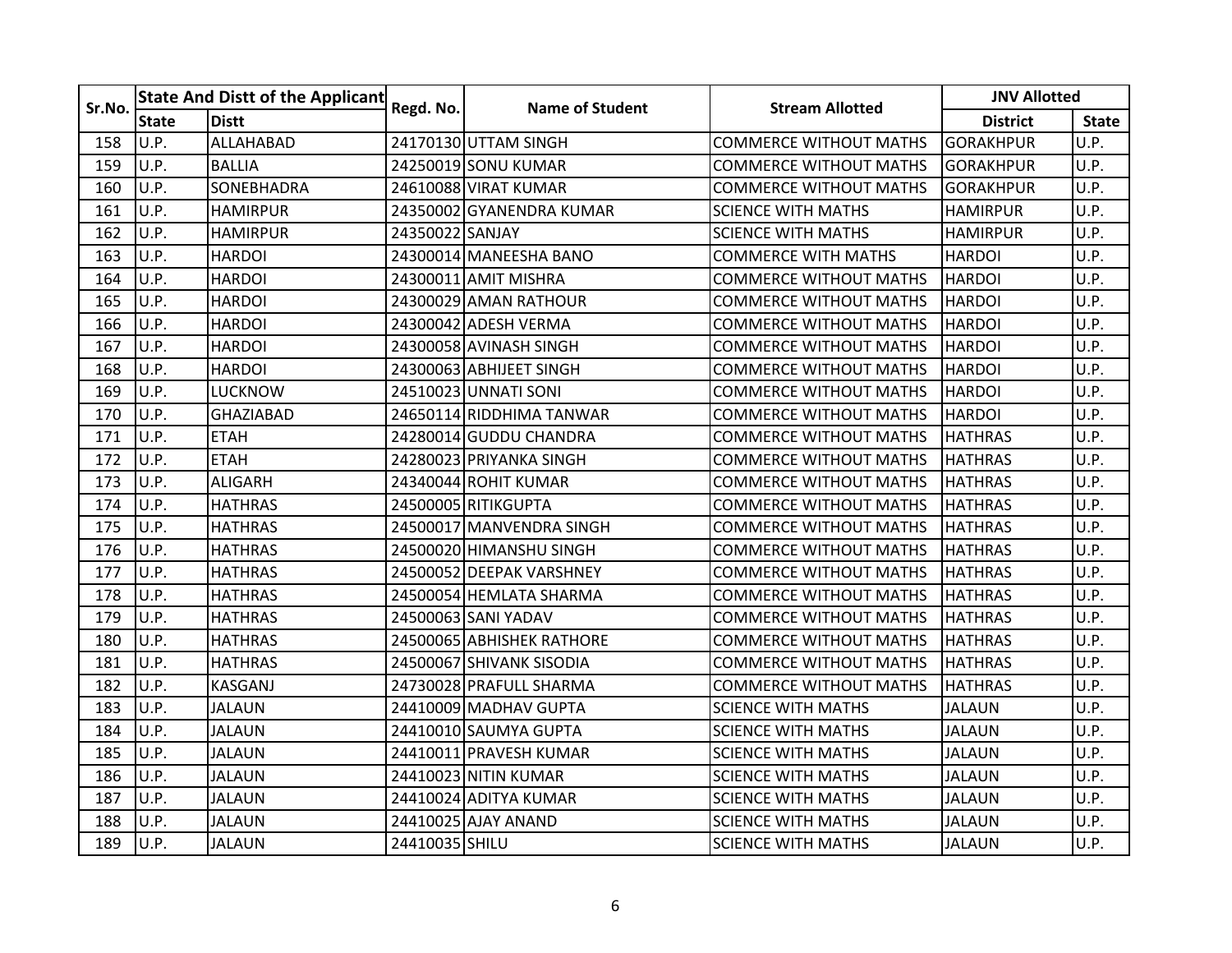| Sr.No. |              | <b>State And Distt of the Applicant</b> | Regd. No.        | <b>Name of Student</b>         | <b>Stream Allotted</b>        | <b>JNV Allotted</b> |              |
|--------|--------------|-----------------------------------------|------------------|--------------------------------|-------------------------------|---------------------|--------------|
|        | <b>State</b> | <b>Distt</b>                            |                  |                                |                               | <b>District</b>     | <b>State</b> |
| 190    | U.P.         | <b>JALAUN</b>                           |                  | 24410038 RAVI KUMAR            | <b>SCIENCE WITH MATHS</b>     | <b>JALAUN</b>       | U.P.         |
| 191    | U.P.         | <b>JALAUN</b>                           |                  | 24410039 KAPIL YADAV           | <b>SCIENCE WITH MATHS</b>     | <b>JALAUN</b>       | U.P.         |
| 192    | U.P.         | <b>JALAUN</b>                           |                  | 24410040 PRIYANSHI GUPTA       | <b>SCIENCE WITH MATHS</b>     | <b>JALAUN</b>       | U.P.         |
| 193    | U.P.         | <b>JALAUN</b>                           |                  | 24410041 HIMANSHU              | <b>SCIENCE WITH MATHS</b>     | <b>JALAUN</b>       | U.P.         |
| 194    | U.P.         | <b>JALAUN</b>                           |                  | 24410046 TEJ PRATAP SINGH      | <b>SCIENCE WITH MATHS</b>     | <b>JALAUN</b>       | U.P.         |
| 195    | U.P.         | <b>JALAUN</b>                           |                  | 24410047 RITIK YADAV           | <b>SCIENCE WITH MATHS</b>     | <b>JALAUN</b>       | U.P.         |
| 196    | U.P.         | <b>JALAUN</b>                           |                  | 24410054 PRINS BHADAURIYA      | SCIENCE WITH MATHS            | <b>JALAUN</b>       | U.P.         |
| 197    | U.P.         | <b>KANPUR NAGAR</b>                     |                  | 24150110 AVANI MISHRA          | <b>SCIENCE WITHOUT MATHS</b>  | <b>JALAUN</b>       | U.P.         |
| 198    | U.P.         | JALAUN                                  |                  | 24410008 ABHISHEK VERMA        | <b>SCIENCE WITHOUT MATHS</b>  | <b>JALAUN</b>       | U.P.         |
| 199    | U.P.         | <b>JALAUN</b>                           |                  | 24410032 SHOBHIT CHANDRA       | <b>SCIENCE WITHOUT MATHS</b>  | <b>JALAUN</b>       | U.P.         |
| 200    | U.P.         | <b>JHANSI</b>                           |                  | 24060062 ASHUTOSH GIRI         | <b>COMMERCE WITH MATHS</b>    | <b>JHANSI</b>       | U.P.         |
| 201    | U.P.         | <b>JHANSI</b>                           |                  | 24060092 SHALU RAJA            | <b>COMMERCE WITH MATHS</b>    | <b>JHANSI</b>       | U.P.         |
| 202    | U.P.         | <b>JHANSI</b>                           |                  | 24060144 SHALU RAJA            | <b>COMMERCE WITH MATHS</b>    | <b>JHANSI</b>       | U.P.         |
| 203    | U.P.         | JHANSI                                  |                  | 24060011 SUWARN SUBODH BHAGWAT | COMMERCE WITHOUT MATHS        | <b>JHANSI</b>       | U.P.         |
| 204    | U.P.         | <b>SULTANPUR</b>                        |                  | 24090060 SHIVAM SHUKLA         | <b>COMMERCE WITHOUT MATHS</b> | <b>JHANSI</b>       | U.P.         |
| 205    | U.P.         | <b>KANPUR NAGAR</b>                     |                  | 24150123 ANUJ KUMAR            | <b>SCIENCE WITH MATHS</b>     | <b>KANNAUJ</b>      | U.P.         |
| 206    | U.P.         | <b>KANNAUJ</b>                          |                  | 24630011 MD MUHIUDDIN KHAN     | <b>SCIENCE WITH MATHS</b>     | <b>KANNAUJ</b>      | U.P.         |
| 207    | U.P.         | <b>KANNAUJ</b>                          |                  | 24630026 SURYA PRAKASH         | <b>SCIENCE WITH MATHS</b>     | <b>KANNAUJ</b>      | U.P.         |
| 208    | U.P.         | KANNAUJ                                 |                  | 24630037 RITIK BAJPAI          | <b>SCIENCE WITH MATHS</b>     | KANNAUJ             | U.P.         |
| 209    | U.P.         | <b>KANNAUJ</b>                          | 24630047 ROSHANI |                                | <b>SCIENCE WITH MATHS</b>     | <b>KANNAUJ</b>      | U.P.         |
| 210    | U.P.         | <b>KANNAUJ</b>                          |                  | 24630019 MD. NIHAL             | <b>SCIENCE WITHOUT MATHS</b>  | <b>KANNAUJ</b>      | U.P.         |
| 211    | U.P.         | KANNAUJ                                 |                  | 24630028 PRASHANT KUMAR        | <b>SCIENCE WITHOUT MATHS</b>  | <b>KANNAUJ</b>      | U.P.         |
| 212    | U.P.         | ALLAHABAD                               |                  | 24170037 RAJ HARSH SANKHWAR    | <b>COMMERCE WITHOUT MATHS</b> | <b>KANPUR DEHAT</b> | U.P.         |
| 213    | U.P.         | <b>UNNAO</b>                            |                  | 24230072 SHREY RAWAT           | <b>COMMERCE WITHOUT MATHS</b> | <b>KANPUR DEHAT</b> | U.P.         |
| 214    | U.P.         | <b>ETAH</b>                             |                  | 24280008 VARUN KUMAR           | <b>COMMERCE WITHOUT MATHS</b> | <b>KANPUR DEHAT</b> | U.P.         |
| 215    | U.P.         | <b>KANPUR DEHAT</b>                     |                  | 24420001 ARPIT YADAV           | <b>COMMERCE WITHOUT MATHS</b> | <b>KANPUR DEHAT</b> | U.P.         |
| 216    | U.P.         | <b>KANPUR DEHAT</b>                     | 24420015 AAYUSH  |                                | <b>COMMERCE WITHOUT MATHS</b> | <b>KANPUR DEHAT</b> | U.P.         |
| 217    | U.P.         | <b>KANPUR DEHAT</b>                     |                  | 24420019 ANSHIKA YADAV         | <b>COMMERCE WITHOUT MATHS</b> | <b>KANPUR DEHAT</b> | U.P.         |
| 218    | U.P.         | <b>KANPUR DEHAT</b>                     |                  | 24420025 RUDRA KUMAR           | <b>COMMERCE WITHOUT MATHS</b> | <b>KANPUR DEHAT</b> | U.P.         |
| 219    | U.P.         | <b>KANPUR DEHAT</b>                     |                  | 24420027 ANJANA KATIYAR        | COMMERCE WITHOUT MATHS        | <b>KANPUR DEHAT</b> | U.P.         |
| 220    | U.P.         | <b>KANPUR DEHAT</b>                     |                  | 24420028 ANSHIKA SHUKLA        | <b>COMMERCE WITHOUT MATHS</b> | <b>KANPUR DEHAT</b> | U.P.         |
| 221    | U.P.         | <b>KANPUR DEHAT</b>                     |                  | 24420029 MANSI YADAV           | <b>COMMERCE WITHOUT MATHS</b> | <b>KANPUR DEHAT</b> | U.P.         |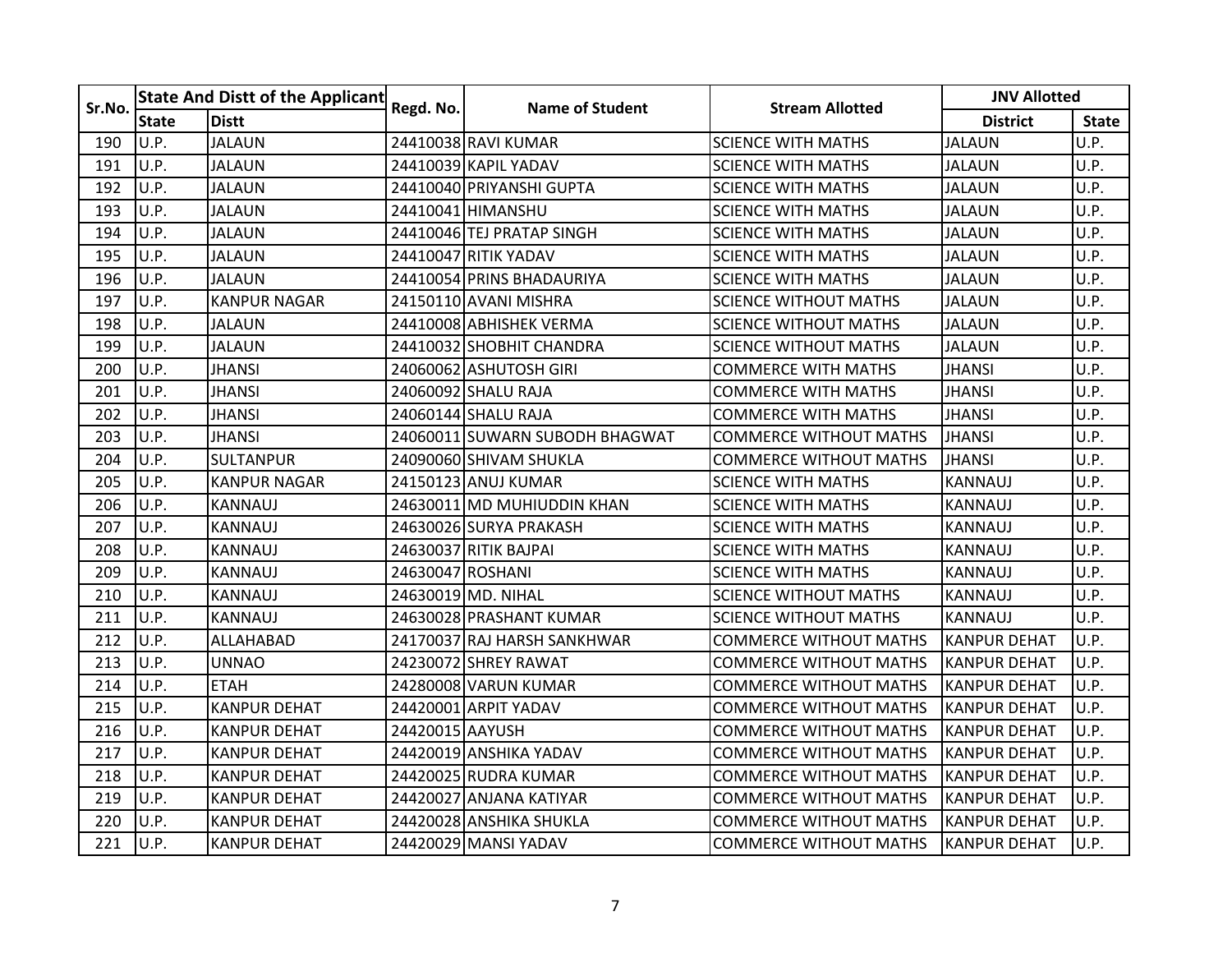| Sr.No. |              | <b>State And Distt of the Applicant</b> |           | <b>Name of Student</b>         | <b>Stream Allotted</b>        | <b>JNV Allotted</b> |              |  |
|--------|--------------|-----------------------------------------|-----------|--------------------------------|-------------------------------|---------------------|--------------|--|
|        | <b>State</b> | <b>Distt</b>                            | Regd. No. |                                |                               | <b>District</b>     | <b>State</b> |  |
| 222    | U.P.         | <b>KANPUR DEHAT</b>                     |           | 24420039 UTAKARSH KUSHWAHA     | <b>COMMERCE WITHOUT MATHS</b> | <b>KANPUR DEHAT</b> | U.P.         |  |
| 223    | U.P.         | <b>KANPUR DEHAT</b>                     |           | 24420005 AMIT KUMAR            | <b>SCIENCE WITH MATHS</b>     | <b>KANPUR DEHAT</b> | U.P.         |  |
| 224    | U.P.         | <b>KANPUR DEHAT</b>                     |           | 24420017 SRAJAL TRIVEDI        | <b>SCIENCE WITH MATHS</b>     | <b>KANPUR DEHAT</b> | U.P.         |  |
| 225    | U.P.         | <b>KANPUR DEHAT</b>                     |           | 24420044 NITIN KOHLI           | <b>SCIENCE WITH MATHS</b>     | <b>KANPUR DEHAT</b> | U.P.         |  |
| 226    | U.P.         | <b>KANPUR DEHAT</b>                     |           | 24420004 KAMAL KUMAR           | <b>SCIENCE WITHOUT MATHS</b>  | <b>KANPUR DEHAT</b> | U.P.         |  |
| 227    | U.P.         | <b>KANPUR DEHAT</b>                     |           | 24420023 SUYASH GUPTA          | <b>SCIENCE WITHOUT MATHS</b>  | <b>KANPUR DEHAT</b> | U.P.         |  |
| 228    | U.P.         | ARUAIYA                                 |           | 24580004 SUYASH SINGH          | SCIENCE WITHOUT MATHS         | <b>KANPUR DEHAT</b> | U.P.         |  |
| 229    | U.P.         | ALLAHABAD                               |           | 24170054 JYOTI YADAV           | <b>COMMERCE WITHOUT MATHS</b> | <b>KANPUR NAGAR</b> | U.P.         |  |
| 230    | U.P.         | <b>KANPUR NAGAR</b>                     |           | 24150008 ESHA SINGH            | <b>SCIENCE WITH MATHS</b>     | <b>KANPUR NAGAR</b> | U.P.         |  |
| 231    | U.P.         | <b>KANPUR NAGAR</b>                     |           | 24150043 VANDITA DWIVEDI       | <b>SCIENCE WITH MATHS</b>     | <b>KANPUR NAGAR</b> | U.P.         |  |
| 232    | U.P.         | <b>KANPUR NAGAR</b>                     |           | 24150051 AASHI TRIPATHI        | <b>SCIENCE WITH MATHS</b>     | <b>KANPUR NAGAR</b> | U.P.         |  |
| 233    | U.P.         | <b>KANPUR NAGAR</b>                     |           | 24150085 UTKARSH SRIVASTAVA    | <b>SCIENCE WITH MATHS</b>     | <b>KANPUR NAGAR</b> | U.P.         |  |
| 234    | U.P.         | <b>KANPUR NAGAR</b>                     |           | 24150121 NANDANI SINGH         | <b>SCIENCE WITH MATHS</b>     | <b>KANPUR NAGAR</b> | U.P.         |  |
| 235    | U.P.         | <b>MIRZAPUR</b>                         |           | 24130085 ANUPAMA KUMARI        | COMMERCE WITHOUT MATHS        | <b>KAUSHAMBI</b>    | U.P.         |  |
| 236    | U.P.         | <b>MIRZAPUR</b>                         |           | 24130105 SAROJ KUMAR           | <b>COMMERCE WITHOUT MATHS</b> | <b>KAUSHAMBI</b>    | U.P.         |  |
| 237    | U.P.         | ALLAHABAD                               |           | 24170106 ADARSH YADAV          | <b>COMMERCE WITHOUT MATHS</b> | <b>KAUSHAMBI</b>    | U.P.         |  |
| 238    | U.P.         | ALLAHABAD                               |           | 24170167 MOHD ISRAFIL MANSOORI | <b>COMMERCE WITHOUT MATHS</b> | <b>KAUSHAMBI</b>    | U.P.         |  |
| 239    | U.P.         | PRATAPGARH                              |           | 24450079 DEVESH YADAV          | <b>COMMERCE WITHOUT MATHS</b> | <b>KAUSHAMBI</b>    | U.P.         |  |
| 240    | U.P.         | <b>KAUSHAMBI</b>                        |           | 24570008 ABHI NANDAN           | <b>COMMERCE WITHOUT MATHS</b> | <b>KAUSHAMBI</b>    | U.P.         |  |
| 241    | U.P.         | <b>KAUSHAMBI</b>                        |           | 24570010 PRANJAL SAINI         | <b>COMMERCE WITHOUT MATHS</b> | <b>KAUSHAMBI</b>    | U.P.         |  |
| 242    | U.P.         | ALLAHABAD                               |           | 24170028 ATUL SAHU             | <b>SCIENCE WITH MATHS</b>     | <b>KAUSHAMBI</b>    | U.P.         |  |
| 243    | U.P.         | VARANASI                                |           | 24550147 MANAS RAI             | <b>SCIENCE WITH MATHS</b>     | <b>KAUSHAMBI</b>    | U.P.         |  |
| 244    | U.P.         | KAUSHAMBI                               |           | 24570004 VANSH PATHAK          | <b>SCIENCE WITH MATHS</b>     | <b>KAUSHAMBI</b>    | U.P.         |  |
| 245    | U.P.         | <b>KAUSHAMBI</b>                        |           | 24570011 SMRITI TAMRAKAR       | <b>SCIENCE WITH MATHS</b>     | <b>KAUSHAMBI</b>    | U.P.         |  |
| 246    | U.P.         | <b>FAIZABAD</b>                         |           | 24030023 LALIT KUMAR TIWARI    | SCIENCE WITHOUT MATHS         | KAUSHAMBI           | U.P.         |  |
| 247    | U.P.         | <b>KUSHINAGAR</b>                       |           | 24270007 SHREYA KOHLI          | <b>COMMERCE WITHOUT MATHS</b> | MAHARAJGANJ         | U.P.         |  |
| 248    | U.P.         | KUSHINAGAR                              |           | 24270036 ADITYA PRATAP SINGH   | <b>COMMERCE WITHOUT MATHS</b> | MAHARAJGANJ         | U.P.         |  |
| 249    | U.P.         | <b>KUSHINAGAR</b>                       |           | 24270069 DEEPAK CHAUDHARI      | <b>COMMERCE WITHOUT MATHS</b> | MAHARAJGANJ         | U.P.         |  |
| 250    | U.P.         | MAHARAJGANJ                             |           | 24430006 ANUSHKA TIWARI        | <b>COMMERCE WITHOUT MATHS</b> | MAHARAJGANJ         | U.P.         |  |
| 251    | U.P.         | MAHARAJGANJ                             |           | 24430007 VIPUL BHARDWAJ        | <b>COMMERCE WITHOUT MATHS</b> | MAHARAJGANJ         | U.P.         |  |
| 252    | U.P.         | MAHARAJGANJ                             |           | 24430008 ANSHIKA GUPTA         | <b>COMMERCE WITHOUT MATHS</b> | MAHARAJGANJ         | U.P.         |  |
| 253    | U.P.         | MAHARAJGANJ                             |           | 24430011 SHAILESH VERMA        | <b>COMMERCE WITHOUT MATHS</b> | MAHARAJGANJ         | U.P.         |  |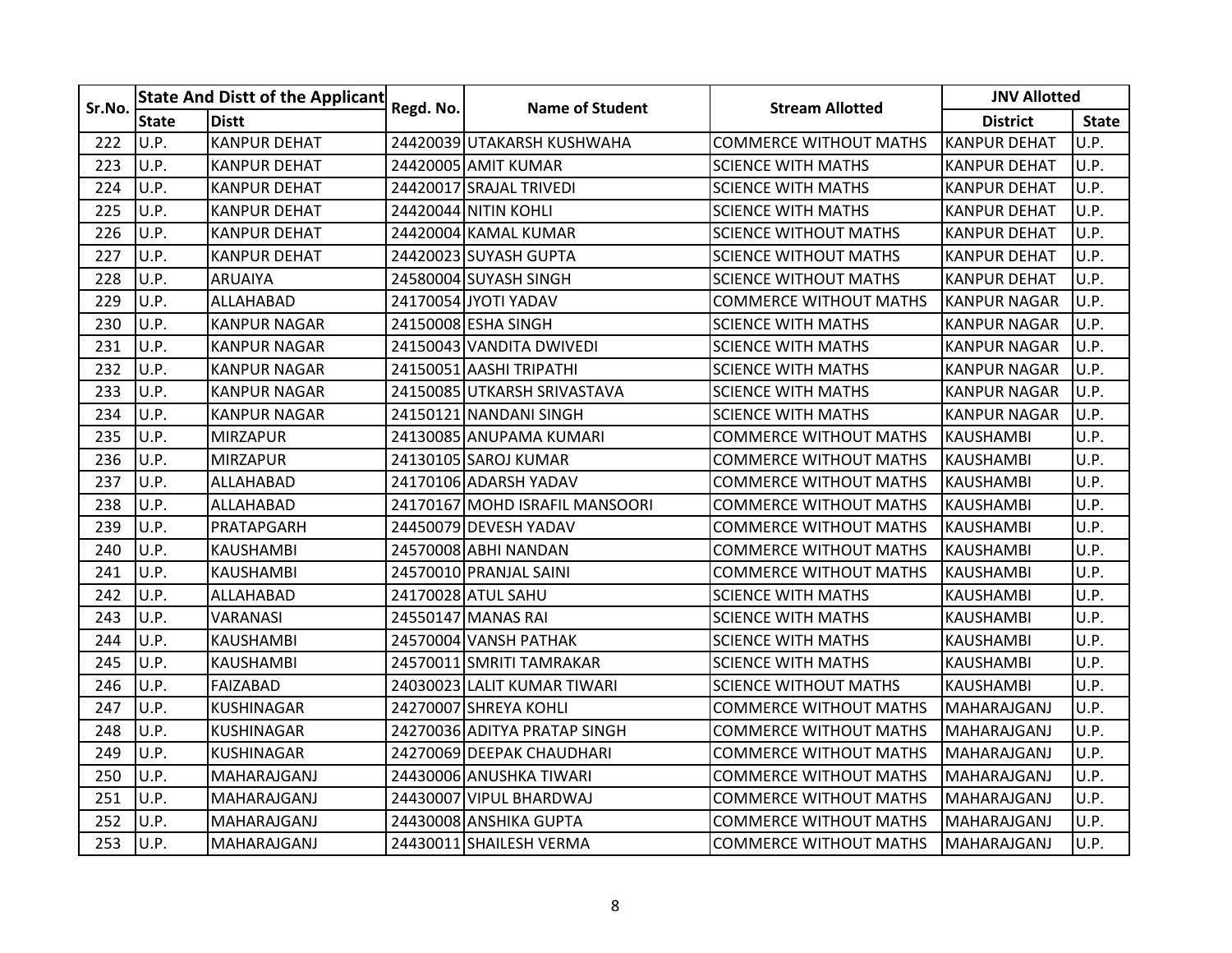| Sr.No. |              | <b>State And Distt of the Applicant</b> | Regd. No.       | <b>Name of Student</b>         | <b>Stream Allotted</b>        | <b>JNV Allotted</b> |              |
|--------|--------------|-----------------------------------------|-----------------|--------------------------------|-------------------------------|---------------------|--------------|
|        | <b>State</b> | <b>Distt</b>                            |                 |                                |                               | <b>District</b>     | <b>State</b> |
| 254    | U.P.         | MAHARAJGANJ                             |                 | 24430029 VISHAL KUMAR GOND     | <b>COMMERCE WITHOUT MATHS</b> | MAHARAJGANJ         | U.P.         |
| 255    | U.P.         | MAHARAJGANJ                             |                 | 24430030 SATYAM PANDEY         | <b>COMMERCE WITHOUT MATHS</b> | MAHARAJGANJ         | U.P.         |
| 256    | U.P.         | MAHARAJGANJ                             |                 | 24430031 SURAJ KHARWAR         | COMMERCE WITHOUT MATHS        | MAHARAJGANJ         | U.P.         |
| 257    | U.P.         | MAHARAJGANJ                             |                 | 24430039 MANJESH MAURYA        | <b>COMMERCE WITHOUT MATHS</b> | MAHARAJGANJ         | U.P.         |
| 258    | U.P.         | MAHARAJGANJ                             |                 | 24430041 VISHAL KUMAR GOND     | <b>COMMERCE WITHOUT MATHS</b> | MAHARAJGANJ         | U.P.         |
| 259    | U.P.         | MAHARAJGANJ                             |                 | 24430061 AVANISH PATEL         | <b>COMMERCE WITHOUT MATHS</b> | MAHARAJGANJ         | U.P.         |
| 260    | U.P.         | MAHARAJGANJ                             |                 | 24430066 HARSHITA JAISWAL      | <b>COMMERCE WITHOUT MATHS</b> | MAHARAJGANJ         | U.P.         |
| 261    | U.P.         | MAHARAJGANJ                             |                 | 24430068 VISHNU CHAUDHARY      | <b>COMMERCE WITHOUT MATHS</b> | MAHARAJGANJ         | U.P.         |
| 262    | U.P.         | MAHARAJGANJ                             |                 | 24430069 AALIYA BAKHTIYAR      | COMMERCE WITHOUT MATHS        | MAHARAJGANJ         | U.P.         |
| 263    | U.P.         | MAHARAJGANJ                             |                 | 24430073 SUBHAM KUMAR SAHAY    | <b>COMMERCE WITHOUT MATHS</b> | MAHARAJGANJ         | U.P.         |
| 264    | U.P.         | MAHARAJGANJ                             |                 | 24430075 AMAN TRIPATHI         | <b>COMMERCE WITHOUT MATHS</b> | MAHARAJGANJ         | U.P.         |
| 265    | U.P.         | MAHARAJGANJ                             |                 | 24430086 ANMOL MISHRA          | <b>COMMERCE WITHOUT MATHS</b> | MAHARAJGANJ         | U.P.         |
| 266    | U.P.         | MAHARAJGANJ                             |                 | 24430096 ABHINAV MANI TRIPATHI | <b>COMMERCE WITHOUT MATHS</b> | MAHARAJGANJ         | U.P.         |
| 267    | U.P.         | <b>DEORIA</b>                           |                 | 24690011 KRITI SAGAR RAUNIYAR  | COMMERCE WITHOUT MATHS        | MAHARAJGANJ         | U.P.         |
| 268    | U.P.         | <b>BALLIA</b>                           |                 | 24250044 ABHIMANYU SINGH       | <b>COMMERCE WITH MATHS</b>    | <b>MAHOBA</b>       | U.P.         |
| 269    | U.P.         | <b>BANDA</b>                            |                 | 24640006 YAMINI LAKHERA        | <b>COMMERCE WITH MATHS</b>    | <b>MAHOBA</b>       | U.P.         |
| 270    | U.P.         | <b>JHANSI</b>                           |                 | 24060047 MAYANK JHA            | <b>COMMERCE WITHOUT MATHS</b> | <b>MAHOBA</b>       | U.P.         |
| 271    | U.P.         | <b>BANDA</b>                            |                 | 24640023 MOHIT GUPTA           | <b>COMMERCE WITHOUT MATHS</b> | <b>MAHOBA</b>       | U.P.         |
| 272    | U.P.         | <b>MAHOBA</b>                           |                 | 24660018 ROOPENDRA             | COMMERCE WITHOUT MATHS        | <b>MAHOBA</b>       | U.P.         |
| 273    | U.P.         | <b>MAHOBA</b>                           |                 | 24660011 DHARMENDRA KUMAR      | <b>SCIENCE WITH MATHS</b>     | <b>MAHOBA</b>       | U.P.         |
| 274    | U.P.         | <b>MATHURA</b>                          | 24190003 SUDHIR |                                | <b>COMMERCE WITHOUT MATHS</b> | <b>MATHURA</b>      | U.P.         |
| 275    | U.P.         | <b>MATHURA</b>                          |                 | 24190022 SANDHYA CHAUDHARY     | <b>COMMERCE WITHOUT MATHS</b> | <b>MATHURA</b>      | U.P.         |
| 276    | U.P.         | <b>MATHURA</b>                          |                 | 24190024 DEEPAK KUMAR          | <b>COMMERCE WITHOUT MATHS</b> | <b>MATHURA</b>      | U.P.         |
| 277    | U.P.         | <b>MATHURA</b>                          |                 | 24190073 MAYANK BHARDWAJ       | COMMERCE WITHOUT MATHS        | <b>MATHURA</b>      | U.P.         |
| 278    | U.P.         | <b>MATHURA</b>                          | 24190076 HEMA   |                                | COMMERCE WITHOUT MATHS        | MATHURA             | U.P.         |
| 279    | U.P.         | <b>AGRA</b>                             |                 | 24220007 HEMANT KUMAR          | <b>COMMERCE WITHOUT MATHS</b> | <b>MATHURA</b>      | U.P.         |
| 280    | U.P.         | <b>AGRA</b>                             | 24220083 LABLI  |                                | <b>COMMERCE WITHOUT MATHS</b> | <b>MATHURA</b>      | U.P.         |
| 281    | U.P.         | <b>AGRA</b>                             |                 | 24220125 BHOOMIKA GUPTA        | <b>COMMERCE WITHOUT MATHS</b> | <b>MATHURA</b>      | U.P.         |
| 282    | U.P.         | <b>AGRA</b>                             |                 | 24220135 SUMIT UPADHYAY        | <b>COMMERCE WITHOUT MATHS</b> | <b>MATHURA</b>      | U.P.         |
| 283    | U.P.         | <b>AGRA</b>                             |                 | 24220138 ANKUSH KUMAR          | <b>COMMERCE WITHOUT MATHS</b> | <b>MATHURA</b>      | U.P.         |
| 284    | U.P.         | <b>AGRA</b>                             |                 | 24220146 SHRAVAN SHARMA        | <b>COMMERCE WITHOUT MATHS</b> | <b>MATHURA</b>      | U.P.         |
| 285    | U.P.         | <b>ALIGARH</b>                          |                 | 24340119 ROHIT KUMAR VIMAL     | <b>COMMERCE WITHOUT MATHS</b> | <b>MATHURA</b>      | U.P.         |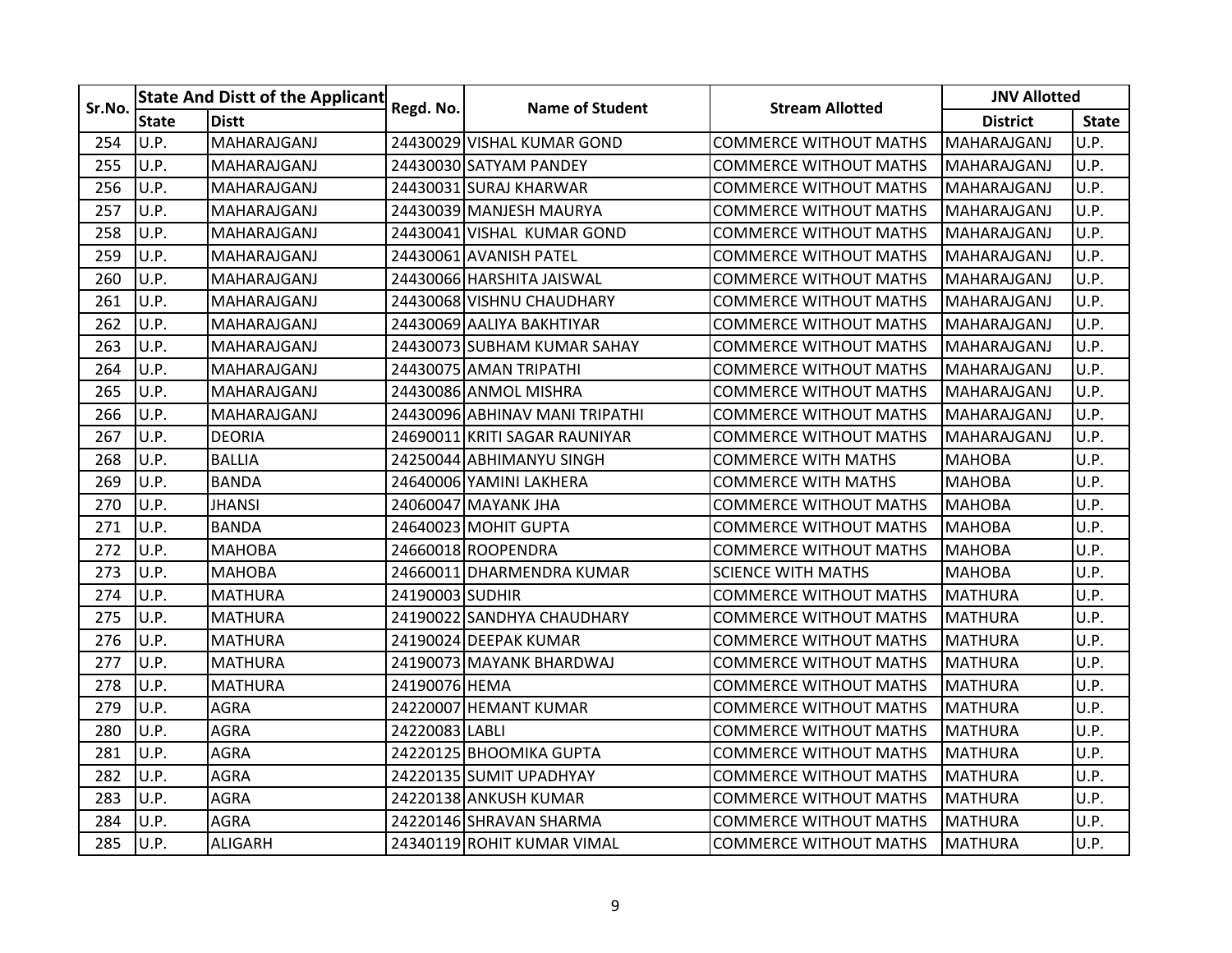| Sr.No. |              | <b>State And Distt of the Applicant</b> |                 | <b>Name of Student</b>    | <b>Stream Allotted</b>        | <b>JNV Allotted</b> |              |
|--------|--------------|-----------------------------------------|-----------------|---------------------------|-------------------------------|---------------------|--------------|
|        | <b>State</b> | <b>Distt</b>                            | Regd. No.       |                           |                               | <b>District</b>     | <b>State</b> |
| 286    | U.P.         | <b>ALIGARH</b>                          |                 | 24340157 HIMANSHU THAINUA | <b>COMMERCE WITHOUT MATHS</b> | <b>MATHURA</b>      | U.P.         |
| 287    | U.P.         | <b>FIROZABAD</b>                        |                 | 24390025 KM DEEPANJALI    | <b>COMMERCE WITHOUT MATHS</b> | <b>MATHURA</b>      | U.P.         |
| 288    | U.P.         | JYOTIBA PHULE NAGAR                     |                 | 24490044 AJARUDDEEN       | <b>COMMERCE WITHOUT MATHS</b> | <b>MATHURA</b>      | U.P.         |
| 289    | U.P.         | <b>MEERUT</b>                           |                 | 24070066 ANKITA YADAV     | <b>COMMERCE WITH MATHS</b>    | <b>MEERUT</b>       | U.P.         |
| 290    | U.P.         | <b>MEERUT</b>                           |                 | 24070079 SUKHDEV SINGH    | <b>COMMERCE WITH MATHS</b>    | <b>MEERUT</b>       | U.P.         |
| 291    | U.P.         | MEERUT                                  | 24070102 ADIBA  |                           | <b>COMMERCE WITH MATHS</b>    | <b>MEERUT</b>       | U.P.         |
| 292    | U.P.         | <b>MEERUT</b>                           |                 | 24070125 MANISH DHAWALIYA | COMMERCE WITH MATHS           | <b>MEERUT</b>       | U.P.         |
| 293    | U.P.         | <b>MEERUT</b>                           | 24070153 RIYA   |                           | <b>COMMERCE WITH MATHS</b>    | <b>MEERUT</b>       | U.P.         |
| 294    | U.P.         | <b>MEERUT</b>                           |                 | 24070156 VISHAL KUMAR     | <b>COMMERCE WITH MATHS</b>    | <b>MEERUT</b>       | U.P.         |
| 295    | U.P.         | <b>MEERUT</b>                           |                 | 24070110 ABHISHEK         | <b>COMMERCE WITHOUT MATHS</b> | <b>MEERUT</b>       | U.P.         |
| 296    | U.P.         | <b>MEERUT</b>                           |                 | 24070123 ANURADHA         | <b>COMMERCE WITHOUT MATHS</b> | <b>MEERUT</b>       | U.P.         |
| 297    | U.P.         | <b>MEERUT</b>                           |                 | 24070141 PRIYANSHI        | <b>COMMERCE WITHOUT MATHS</b> | <b>MEERUT</b>       | U.P.         |
| 298    | U.P.         | <b>BADAUN</b>                           |                 | 24400028 DIVYANSHU SHARMA | <b>COMMERCE WITHOUT MATHS</b> | <b>MEERUT</b>       | U.P.         |
| 299    | U.P.         | MUZAFFARNAGAR                           |                 | 24240001 ISHIKA JAIN      | <b>COMMERCE WITH MATHS</b>    | MUZAFFARNAGARU.P.   |              |
| 300    | U.P.         | MUZAFFARNAGAR                           |                 | 24240024 MUSKAN SINGHAL   | <b>COMMERCE WITH MATHS</b>    | MUZAFFARNAGARU.P.   |              |
| 301    | U.P.         | MUZAFFARNAGAR                           |                 | 24240027 SAHIL ZAMEER     | <b>COMMERCE WITH MATHS</b>    | MUZAFFARNAGARU.P.   |              |
| 302    | U.P.         | MUZAFFARNAGAR                           | 24240032 SHIVAM |                           | <b>COMMERCE WITH MATHS</b>    | MUZAFFARNAGARU.P.   |              |
| 303    | U.P.         | MUZAFFARNAGAR                           |                 | 24240034 GULSHAN KASHYAP  | COMMERCE WITH MATHS           | MUZAFFARNAGARU.P.   |              |
| 304    | U.P.         | MUZAFFARNAGAR                           |                 | 24240035 SHREYANSH RAJ    | <b>COMMERCE WITH MATHS</b>    | MUZAFFARNAGARU.P.   |              |
| 305    | U.P.         | MUZAFFARNAGAR                           |                 | 24240037 ARYAMAN          | <b>COMMERCE WITH MATHS</b>    | MUZAFFARNAGARU.P.   |              |
| 306    | U.P.         | MUZAFFARNAGAR                           | 24240038 SHAILY |                           | <b>COMMERCE WITH MATHS</b>    | MUZAFFARNAGARU.P.   |              |
| 307    | U.P.         | MUZAFFARNAGAR                           |                 | 24240046 AASHISH PANCHAL  | <b>COMMERCE WITH MATHS</b>    | MUZAFFARNAGARU.P.   |              |
| 308    | U.P.         | MUZAFFARNAGAR                           |                 | 24240048 AASHISH PANCHAL  | <b>COMMERCE WITH MATHS</b>    | MUZAFFARNAGARU.P.   |              |
| 309    | U.P.         | MUZAFFARNAGAR                           |                 | 24240052 MOHD SHAHID      | <b>COMMERCE WITH MATHS</b>    | MUZAFFARNAGARU.P.   |              |
| 310    | U.P.         | MUZAFFARNAGAR                           |                 | 24240060 LAKSHIT JANGID.  | <b>COMMERCE WITH MATHS</b>    | MUZAFFARNAGARU.P.   |              |
| 311    | U.P.         | MUZAFFARNAGAR                           |                 | 24240075 TUSHAR KUMAR     | <b>COMMERCE WITH MATHS</b>    | MUZAFFARNAGARU.P.   |              |
| 312    | U.P.         | <b>BAGPAT</b>                           |                 | 24470030 VISHAL RANA      | <b>COMMERCE WITH MATHS</b>    | MUZAFFARNAGARU.P.   |              |
| 313    | U.P.         | <b>SHAMLI</b>                           |                 | 24720014 MOHD SAVEJ       | <b>COMMERCE WITH MATHS</b>    | MUZAFFARNAGARU.P.   |              |
| 314    | U.P.         | SHAMLI                                  |                 | 24720015 MOHD DANISH      | <b>COMMERCE WITH MATHS</b>    | MUZAFFARNAGARU.P.   |              |
| 315    | U.P.         | SHAMLI                                  |                 | 24720027 MOHD JUNAID      | <b>COMMERCE WITH MATHS</b>    | MUZAFFARNAGARU.P.   |              |
| 316    | U.P.         | SHAMLI                                  |                 | 24720030 MURTAZA          | <b>COMMERCE WITH MATHS</b>    | MUZAFFARNAGARU.P.   |              |
| 317    | U.P.         | SHAMLI                                  |                 | 24720032 MOHD AMAN KHAN   | <b>COMMERCE WITH MATHS</b>    | MUZAFFARNAGARU.P.   |              |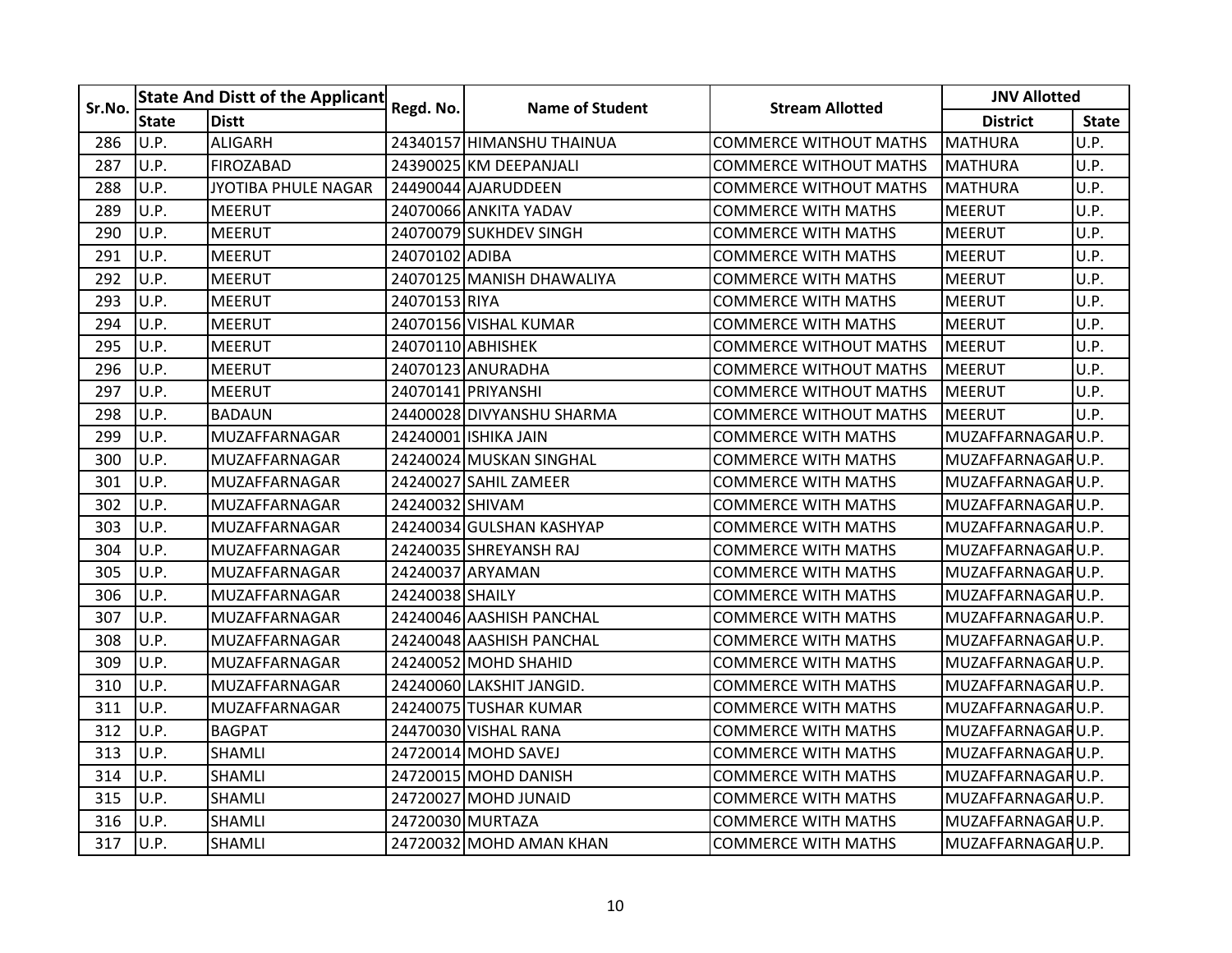| Sr.No. |              | <b>State And Distt of the Applicant</b> |                   | <b>Name of Student</b>          | <b>Stream Allotted</b>        | <b>JNV Allotted</b> |              |
|--------|--------------|-----------------------------------------|-------------------|---------------------------------|-------------------------------|---------------------|--------------|
|        | <b>State</b> | <b>Distt</b>                            | Regd. No.         |                                 |                               | <b>District</b>     | <b>State</b> |
| 318    | U.P.         | MUZAFFARNAGAR                           |                   | 24240062 NEHA SAINI             | <b>COMMERCE WITHOUT MATHS</b> | MUZAFFARNAGARU.P.   |              |
| 319    | U.P.         | MUZAFFARNAGAR                           |                   | 24240069 AKSHANSH PUNDIR        | <b>COMMERCE WITHOUT MATHS</b> | MUZAFFARNAGARU.P.   |              |
| 320    | U.P.         | MUZAFFARNAGAR                           |                   | 24240080 HARSH MOHAN            | COMMERCE WITHOUT MATHS        | MUZAFFARNAGARU.P.   |              |
| 321    | U.P.         | SAHARANPUR                              |                   | 24520002 HARSH BHARDWAJ         | COMMERCE WITHOUT MATHS        | MUZAFFARNAGARU.P.   |              |
| 322    | U.P.         | <b>BALRAMPUR</b>                        |                   | 24590050 TANU MAURYA            | <b>COMMERCE WITHOUT MATHS</b> | MUZAFFARNAGARU.P.   |              |
| 323    | U.P.         | <b>SHAMLI</b>                           |                   | 24720009 AAQIB MALIK            | <b>COMMERCE WITHOUT MATHS</b> | MUZAFFARNAGARU.P.   |              |
| 324    | U.P.         | PILIBHIT                                |                   | 24440002 AKSHAY KUMAR           | <b>COMMERCE WITHOUT MATHS</b> | PILIBHIT            | U.P.         |
| 325    | U.P.         | PILIBHIT                                |                   | 24440005 VINEET DIWAKAR         | COMMERCE WITHOUT MATHS        | PILIBHIT            | U.P.         |
| 326    | U.P.         | PILIBHIT                                |                   | 24440015 ARUN VERMA             | COMMERCE WITHOUT MATHS        | PILIBHIT            | U.P.         |
| 327    | U.P.         | PILIBHIT                                |                   | 24440018 ARUN VERMA             | COMMERCE WITHOUT MATHS        | PILIBHIT            | U.P.         |
| 328    | U.P.         | PILIBHIT                                |                   | 24440021 ANKIT MAURYA           | <b>COMMERCE WITHOUT MATHS</b> | PILIBHIT            | U.P.         |
| 329    | U.P.         | PILIBHIT                                |                   | 24440024 AMAR GUPTA             | <b>COMMERCE WITHOUT MATHS</b> | PILIBHIT            | U.P.         |
| 330    | U.P.         | PILIBHIT                                |                   | 24440037 KAVIRAJ SINGH PANCHPAL | <b>COMMERCE WITHOUT MATHS</b> | PILIBHIT            | U.P.         |
| 331    | U.P.         | PILIBHIT                                |                   | 244400621SAKSHAM SAXENA         | <b>COMMERCE WITHOUT MATHS</b> | PILIBHIT            | U.P.         |
| 332    | U.P.         | PILIBHIT                                |                   | 24440063 AAKANSHA GANGWAR       | <b>COMMERCE WITHOUT MATHS</b> | PILIBHIT            | U.P.         |
| 333    | U.P.         | PILIBHIT                                |                   | 24440064 YOGESH MATHUR          | <b>COMMERCE WITHOUT MATHS</b> | PILIBHIT            | U.P.         |
| 334    | U.P.         | SHAHJAHANPUR                            |                   | 244600631ANKESHWAR SINGH        | COMMERCE WITHOUT MATHS        | PILIBHIT            | U.P.         |
| 335    | U.P.         | <b>SHAHJAHANPUR</b>                     |                   | 24460070 RAJ GAUTAM             | <b>COMMERCE WITHOUT MATHS</b> | PILIBHIT            | U.P.         |
| 336    | U.P.         | JAUNPUR                                 |                   | 24050103 AJAY SHARMA            | COMMERCE WITHOUT MATHS        | PRATAPGARH          | U.P.         |
| 337    | U.P.         | ALLAHABAD                               |                   | 24170039 AMAN KUMAR TIWARI      | COMMERCE WITHOUT MATHS        | PRATAPGARH          | U.P.         |
| 338    | U.P.         | PRATAPGARH                              |                   | 24450004 HARSHIT TIWARI         | <b>COMMERCE WITHOUT MATHS</b> | PRATAPGARH          | U.P.         |
| 339    | U.P.         | PRATAPGARH                              | 24450005 RETURAJ  |                                 | <b>COMMERCE WITHOUT MATHS</b> | PRATAPGARH          | U.P.         |
| 340    | U.P.         | PRATAPGARH                              |                   | 24450010 YUVRAJ SHUKLA          | <b>COMMERCE WITHOUT MATHS</b> | PRATAPGARH          | U.P.         |
| 341    | U.P.         | PRATAPGARH                              |                   | 24450023 AJEET VERMA            | COMMERCE WITHOUT MATHS        | PRATAPGARH          | U.P.         |
| 342    | U.P.         | PRATAPGARH                              |                   | 24450032 VIVEK PANDEY           | COMMERCE WITHOUT MATHS        | PRATAPGARH          | U.P.         |
| 343    | U.P.         | PRATAPGARH                              |                   | 24450033 ADARSH MISHRA          | <b>COMMERCE WITHOUT MATHS</b> | PRATAPGARH          | U.P.         |
| 344    | U.P.         | PRATAPGARH                              |                   | 24450035 AKASH DWIVEDI          | <b>COMMERCE WITHOUT MATHS</b> | PRATAPGARH          | U.P.         |
| 345    | U.P.         | PRATAPGARH                              | 24450038 ATIF ALI |                                 | <b>COMMERCE WITHOUT MATHS</b> | PRATAPGARH          | U.P.         |
| 346    | U.P.         | PRATAPGARH                              |                   | 24450039 RAJIV PATEL            | <b>COMMERCE WITHOUT MATHS</b> | PRATAPGARH          | U.P.         |
| 347    | U.P.         | PRATAPGARH                              |                   | 24450042 UTKARSH DUBEY          | COMMERCE WITHOUT MATHS        | PRATAPGARH          | U.P.         |
| 348    | U.P.         | PRATAPGARH                              |                   | 24450052 JAY PRAKASH PATEL      | <b>COMMERCE WITHOUT MATHS</b> | PRATAPGARH          | U.P.         |
| 349    | U.P.         | PRATAPGARH                              |                   | 24450055 SATYENDRA PANDEY       | <b>COMMERCE WITHOUT MATHS</b> | PRATAPGARH          | U.P.         |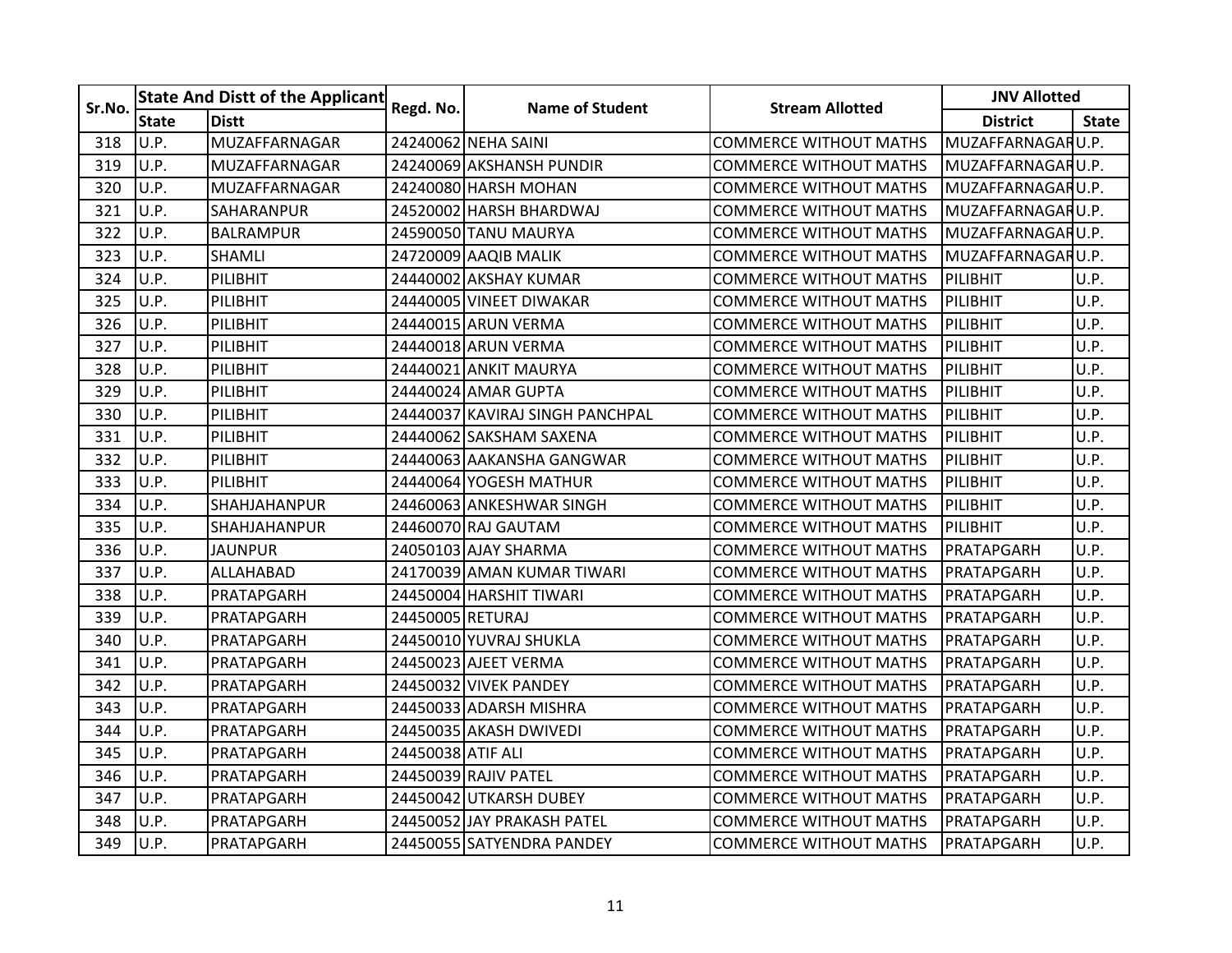| Sr.No. |              | <b>State And Distt of the Applicant</b> |                 | <b>Name of Student</b>        | <b>Stream Allotted</b>        | <b>JNV Allotted</b> |              |  |
|--------|--------------|-----------------------------------------|-----------------|-------------------------------|-------------------------------|---------------------|--------------|--|
|        | <b>State</b> | <b>Distt</b>                            | Regd. No.       |                               |                               | <b>District</b>     | <b>State</b> |  |
| 350    | U.P.         | PRATAPGARH                              |                 | 24450058 ASHUTOSH SHRIMALI    | <b>COMMERCE WITHOUT MATHS</b> | PRATAPGARH          | U.P.         |  |
| 351    | U.P.         | PRATAPGARH                              |                 | 24450061 SAHIL PATEL          | <b>COMMERCE WITHOUT MATHS</b> | PRATAPGARH          | U.P.         |  |
| 352    | U.P.         | PRATAPGARH                              |                 | 24450074 KAJAL MISHRA         | <b>COMMERCE WITHOUT MATHS</b> | PRATAPGARH          | U.P.         |  |
| 353    | U.P.         | PRATAPGARH                              |                 | 24450078 SEJAL VAISHYA        | <b>COMMERCE WITHOUT MATHS</b> | PRATAPGARH          | U.P.         |  |
| 354    | U.P.         | PRATAPGARH                              |                 | 24450091 ARUNESH YADAV        | <b>COMMERCE WITHOUT MATHS</b> | PRATAPGARH          | U.P.         |  |
| 355    | U.P.         | PRATAPGARH                              |                 | 24450092 ATHARV RAJ SRIVASTAV | <b>COMMERCE WITHOUT MATHS</b> | PRATAPGARH          | U.P.         |  |
| 356    | U.P.         | PRATAPGARH                              |                 | 24450106 ASHWINI MAURYA       | <b>COMMERCE WITHOUT MATHS</b> | PRATAPGARH          | U.P.         |  |
| 357    | U.P.         | PRATAPGARH                              |                 | 24450108 ASHUTOSH TIWARI      | <b>COMMERCE WITHOUT MATHS</b> | PRATAPGARH          | U.P.         |  |
| 358    | U.P.         | CHANDAULI                               |                 | 24560023 SATYENDRA MISHRA     | <b>COMMERCE WITHOUT MATHS</b> | PRATAPGARH          | U.P.         |  |
| 359    | U.P.         | <b>RAE BAREILLY</b>                     | 24080001 SHWETI |                               | <b>COMMERCE WITHOUT MATHS</b> | <b>RAE BAREILLY</b> | U.P.         |  |
| 360    | U.P.         | <b>RAE BAREILLY</b>                     |                 | 24080002 AKASH SINGH          | <b>COMMERCE WITHOUT MATHS</b> | <b>RAE BAREILLY</b> | U.P.         |  |
| 361    | U.P.         | <b>RAE BAREILLY</b>                     |                 | 24080005 AYUSHI SINGH         | <b>COMMERCE WITHOUT MATHS</b> | <b>RAE BAREILLY</b> | U.P.         |  |
| 362    | U.P.         | <b>RAE BAREILLY</b>                     |                 | 24080006 PRACHI SINGH         | <b>COMMERCE WITHOUT MATHS</b> | <b>RAE BAREILLY</b> | U.P.         |  |
| 363    | U.P.         | <b>RAE BAREILLY</b>                     |                 | 24080008 HARSH KANDULNA       | <b>COMMERCE WITHOUT MATHS</b> | <b>RAE BAREILLY</b> | U.P.         |  |
| 364    | U.P.         | <b>RAE BAREILLY</b>                     |                 | 24080013 RUDRA PRATAP SINGH   | <b>COMMERCE WITHOUT MATHS</b> | <b>RAE BAREILLY</b> | U.P.         |  |
| 365    | U.P.         | <b>RAE BAREILLY</b>                     |                 | 24080018 JAHNVI SINGH         | <b>COMMERCE WITHOUT MATHS</b> | <b>RAE BAREILLY</b> | U.P.         |  |
| 366    | U.P.         | <b>RAE BAREILLY</b>                     | 24080020 RASHU  |                               | COMMERCE WITHOUT MATHS        | <b>RAE BAREILLY</b> | U.P.         |  |
| 367    | U.P.         | <b>RAE BAREILLY</b>                     |                 | 24080021 SHASHANK             | <b>COMMERCE WITHOUT MATHS</b> | <b>RAE BAREILLY</b> | U.P.         |  |
| 368    | U.P.         | <b>RAE BAREILLY</b>                     |                 | 24080025 MADHUPRIYA           | <b>COMMERCE WITHOUT MATHS</b> | <b>RAE BAREILLY</b> | U.P.         |  |
| 369    | U.P.         | <b>RAE BAREILLY</b>                     |                 | 24080033 KM JAHANVI SINGH     | <b>COMMERCE WITHOUT MATHS</b> | <b>RAE BAREILLY</b> | U.P.         |  |
| 370    | U.P.         | <b>RAE BAREILLY</b>                     |                 | 24080059 ABHINAV KUMAR YADAV  | <b>COMMERCE WITHOUT MATHS</b> | <b>RAE BAREILLY</b> | U.P.         |  |
| 371    | U.P.         | <b>RAE BAREILLY</b>                     |                 | 24080073 ZAKIR AHMAD KHAN     | <b>COMMERCE WITHOUT MATHS</b> | <b>RAE BAREILLY</b> | U.P.         |  |
| 372    | U.P.         | <b>SULTANPUR</b>                        |                 | 24090037 SHAILENDRA SAHU      | <b>COMMERCE WITHOUT MATHS</b> | <b>RAE BAREILLY</b> | U.P.         |  |
| 373    | U.P.         | <b>BASTI</b>                            |                 | 24180025 ANKIT VISHWAKARMA    | <b>COMMERCE WITHOUT MATHS</b> | <b>RAE BAREILLY</b> | U.P.         |  |
| 374    | U.P.         | <b>LUCKNOW</b>                          |                 | 24510078 AKANKSHA BHARTI      | COMMERCE WITHOUT MATHS        | RAE BAREILLY        | U.P.         |  |
| 375    | U.P.         | <b>LUCKNOW</b>                          |                 | 24510136 SAUMYA SAHU          | <b>COMMERCE WITHOUT MATHS</b> | <b>RAE BAREILLY</b> | U.P.         |  |
| 376    | U.P.         | LAKHIMPUR KHERI                         |                 | 24540049 AVNISH YADAV         | <b>COMMERCE WITHOUT MATHS</b> | <b>RAE BAREILLY</b> | U.P.         |  |
| 377    | U.P.         | <b>SAHARANPUR</b>                       |                 | 24520018 SHAGUN PANWAR        | <b>SCIENCE WITH MATHS</b>     | SAHARANPUR          | U.P.         |  |
| 378    | U.P.         | <b>SAHARANPUR</b>                       |                 | 24520024 HIMANSHU GARG        | <b>SCIENCE WITH MATHS</b>     | SAHARANPUR          | U.P.         |  |
| 379    | U.P.         | SAHARANPUR                              |                 | 24520027 PRINCE KUMAR         | <b>SCIENCE WITH MATHS</b>     | SAHARANPUR          | U.P.         |  |
| 380    | U.P.         | SAHARANPUR                              |                 | 24520043 MUSHABBAR ALI        | <b>SCIENCE WITH MATHS</b>     | SAHARANPUR          | U.P.         |  |
| 381    | U.P.         | SAHARANPUR                              |                 | 24520069 NIKITA MOURYA        | <b>SCIENCE WITH MATHS</b>     | SAHARANPUR          | U.P.         |  |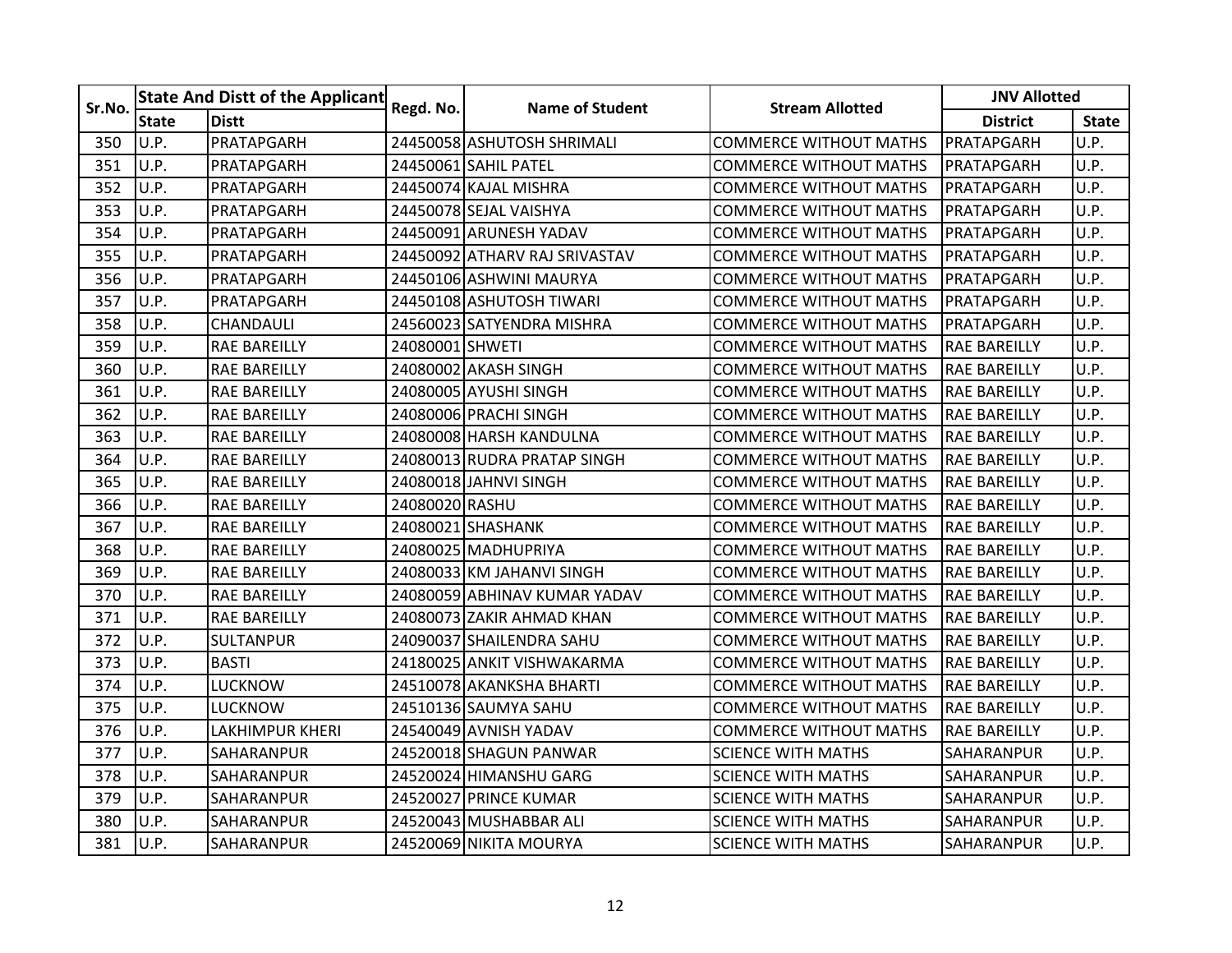| Sr.No. | <b>State And Distt of the Applicant</b> |                           |                  | <b>Name of Student</b>             | <b>Stream Allotted</b>        | <b>JNV Allotted</b>  |              |
|--------|-----------------------------------------|---------------------------|------------------|------------------------------------|-------------------------------|----------------------|--------------|
|        | <b>State</b>                            | <b>Distt</b>              | Regd. No.        |                                    |                               | <b>District</b>      | <b>State</b> |
| 382    | U.P.                                    | SAHARANPUR                | 24520064 KASHIFA |                                    | <b>SCIENCE WITHOUT MATHS</b>  | SAHARANPUR           | U.P.         |
| 383    | U.P.                                    | <b>SAHARANPUR</b>         | 24520066 BADAL   |                                    | <b>SCIENCE WITHOUT MATHS</b>  | SAHARANPUR           | U.P.         |
| 384    | U.P.                                    | SANT KABIR NAGAR          |                  | 24620022 VIVEK BARI                | <b>SCIENCE WITH MATHS</b>     | SANT KABIR NAGAU.P.  |              |
| 385    | U.P.                                    | <b>SANT KABIR NAGAR</b>   |                  | 24620021 ADITI MAURYA              | <b>SCIENCE WITHOUT MATHS</b>  | SANT KABIR NAGAU.P.  |              |
| 386    | U.P.                                    | <b>JAUNPUR</b>            |                  | 24050060 MINAKSHI MISHRA           | <b>COMMERCE WITHOUT MATHS</b> | SANT RAVIDAS NA U.P. |              |
| 387    | U.P.                                    | <b>JAUNPUR</b>            |                  | 24050083 RIYA JAISWAL              | <b>COMMERCE WITHOUT MATHS</b> | SANT RAVIDAS NAU.P.  |              |
| 388    | U.P.                                    | ALLAHABAD                 |                  | 24170041 VIJAY DUTY MANIK          | <b>COMMERCE WITHOUT MATHS</b> | SANT RAVIDAS NAU.P.  |              |
| 389    | U.P.                                    | <b>ALLAHABAD</b>          |                  | 24170070 PRIYANSHU MISHRA          | <b>COMMERCE WITHOUT MATHS</b> | SANT RAVIDAS NA U.P. |              |
| 390    | U.P.                                    | SANT RAVIDAS NAGAR        |                  | 24260011 RAHAT ALI                 | COMMERCE WITHOUT MATHS        | SANT RAVIDAS NAU.P.  |              |
| 391    | U.P.                                    | <b>SANT RAVIDAS NAGAR</b> |                  | 24260022 ANURAG PATHAK             | <b>COMMERCE WITHOUT MATHS</b> | SANT RAVIDAS NAU.P.  |              |
| 392    | U.P.                                    | <b>SANT RAVIDAS NAGAR</b> |                  | 24260026 ARPIT TRIPATHI            | <b>COMMERCE WITHOUT MATHS</b> | SANT RAVIDAS NAU.P.  |              |
| 393    | U.P.                                    | <b>SANT RAVIDAS NAGAR</b> |                  | 24260028 ARPIT SHUKLA              | <b>COMMERCE WITHOUT MATHS</b> | SANT RAVIDAS NAU.P.  |              |
| 394    | U.P.                                    | SANT RAVIDAS NAGAR        |                  | 24260045 ABHINAV KUMAR MAURYA      | <b>COMMERCE WITHOUT MATHS</b> | SANT RAVIDAS NAU.P.  |              |
| 395    | U.P.                                    | SANT RAVIDAS NAGAR        |                  | 24260059 PREET MAURYA              | COMMERCE WITHOUT MATHS        | SANT RAVIDAS NAU.P.  |              |
| 396    | U.P.                                    | <b>SANT RAVIDAS NAGAR</b> |                  | 24260072 PRANJAL MAURYA            | COMMERCE WITHOUT MATHS        | SANT RAVIDAS NAU.P.  |              |
| 397    | U.P.                                    | <b>VARANASI</b>           | 24550176 HEMANT  |                                    | <b>COMMERCE WITHOUT MATHS</b> | SANT RAVIDAS NAU.P.  |              |
| 398    | U.P.                                    | <b>SANT RAVIDAS NAGAR</b> |                  | 24260024 PRAKHAR SINHA             | <b>SCIENCE WITH MATHS</b>     | SANT RAVIDAS NAU.P.  |              |
| 399    | U.P.                                    | ISANT RAVIDAS NAGAR       |                  | 24260030 UJJWAL GUPTA              | SCIENCE WITH MATHS            | SANT RAVIDAS NA U.P. |              |
| 400    | U.P.                                    | SANT RAVIDAS NAGAR        |                  | 24260047 ANJANEY TRIPATHI          | <b>SCIENCE WITH MATHS</b>     | SANT RAVIDAS NAU.P.  |              |
| 401    | U.P.                                    | <b>SANT RAVIDAS NAGAR</b> |                  | 24260060 LAVKUSH YADAV             | <b>SCIENCE WITH MATHS</b>     | SANT RAVIDAS NAU.P.  |              |
| 402    | U.P.                                    | <b>BALRAMPUR</b>          |                  | 24590027 RAHUL UPADHYAY            | SCIENCE WITH MATHS            | SHRAWATSI            | U.P.         |
| 403    | U.P.                                    | <b>SHRAWATSI</b>          |                  | 24680006 RITESH KUMAR VERMA        | <b>SCIENCE WITH MATHS</b>     | <b>SHRAWATSI</b>     | U.P.         |
| 404    | U.P.                                    | <b>SHRAWATSI</b>          |                  | 24680009 SATYAJEET                 | <b>SCIENCE WITH MATHS</b>     | <b>SHRAWATSI</b>     | U.P.         |
| 405    | U.P.                                    | <b>SHRAWATSI</b>          |                  | 24680011 ALOK SHARMA               | <b>SCIENCE WITH MATHS</b>     | <b>SHRAWATSI</b>     | U.P.         |
| 406    | U.P.                                    | <b>SHRAWATSI</b>          |                  | 24680012 RITESH KUMAR VERMA        | <b>SCIENCE WITH MATHS</b>     | <b>SHRAWATSI</b>     | U.P.         |
| 407    | U.P.                                    | <b>SHRAWATSI</b>          |                  | 24680015 VINDESHWARI PRASAD MAURYA | <b>SCIENCE WITH MATHS</b>     | <b>SHRAWATSI</b>     | U.P.         |
| 408    | U.P.                                    | <b>SHRAWATSI</b>          |                  | 24680027 SUJEET KUMAR              | <b>SCIENCE WITH MATHS</b>     | SHRAWATSI            | U.P.         |
| 409    | U.P.                                    | <b>SHRAWATSI</b>          |                  | 246800331SHAMA KHAN                | SCIENCE WITH MATHS            | <b>SHRAWATSI</b>     | U.P.         |
| 410    | U.P.                                    | <b>SHRAWATSI</b>          |                  | 24680034 YAGYA NAYARAN SHUKLA      | <b>SCIENCE WITH MATHS</b>     | <b>SHRAWATSI</b>     | U.P.         |
| 411    | U.P.                                    | <b>SHRAWATSI</b>          |                  | 24680040 KOMAL MISHRA              | <b>SCIENCE WITH MATHS</b>     | <b>SHRAWATSI</b>     | U.P.         |
| 412    | U.P.                                    | <b>SHRAWATSI</b>          |                  | 24680002 SUSHEEL KUMAR VERMA       | <b>SCIENCE WITHOUT MATHS</b>  | SHRAWATSI            | U.P.         |
| 413    | U.P.                                    | <b>SHRAWATSI</b>          |                  | 24680018 ARTI ARYA                 | <b>SCIENCE WITHOUT MATHS</b>  | SHRAWATSI            | U.P.         |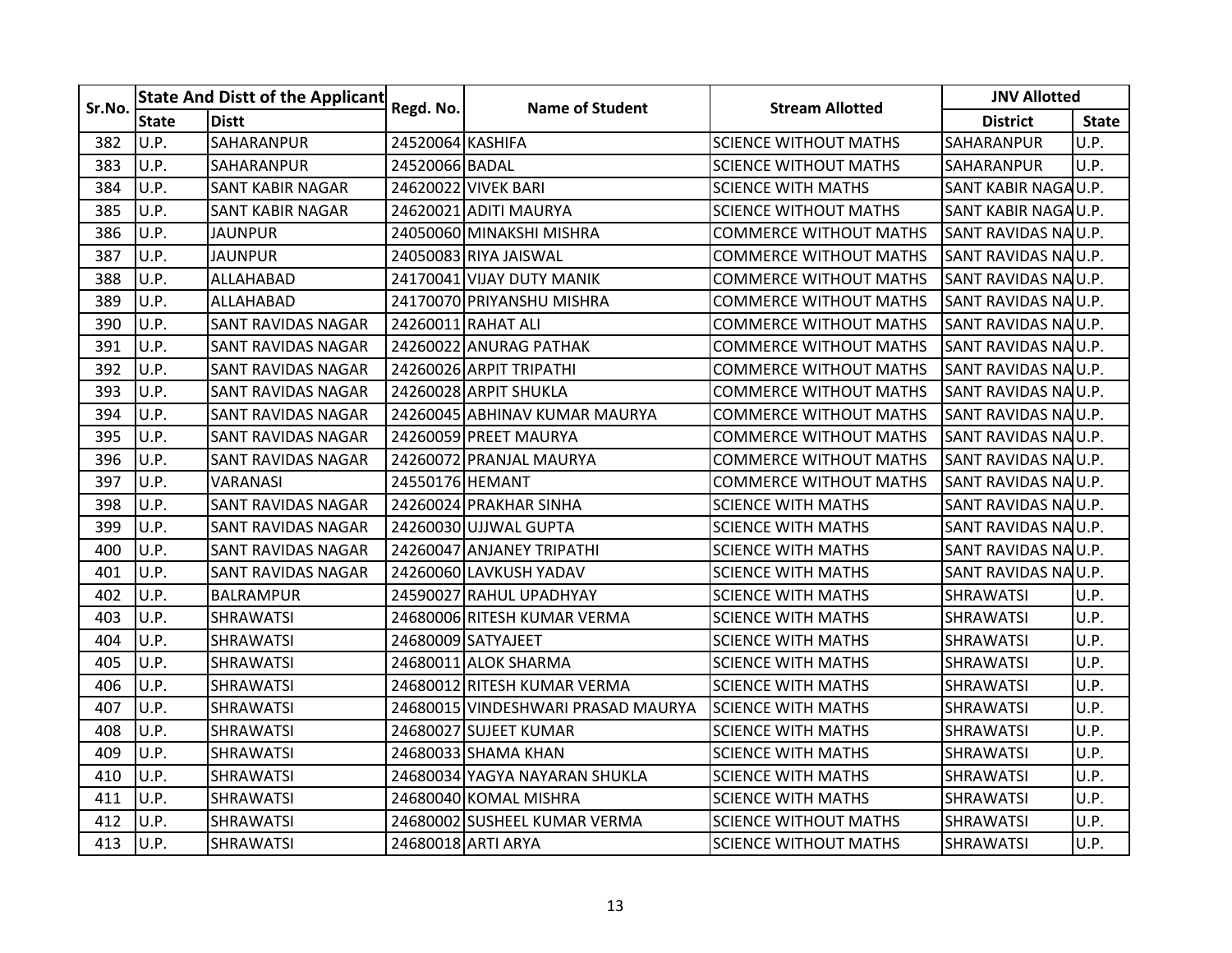| Sr.No. | <b>State And Distt of the Applicant</b> |                        |                | <b>Name of Student</b>          | <b>Stream Allotted</b>        | <b>JNV Allotted</b> |              |
|--------|-----------------------------------------|------------------------|----------------|---------------------------------|-------------------------------|---------------------|--------------|
|        | <b>State</b>                            | <b>Distt</b>           | Regd. No.      |                                 |                               | <b>District</b>     | <b>State</b> |
| 414    | U.P.                                    | <b>SHRAWATSI</b>       |                | 24680037 ANJANI RANA            | <b>SCIENCE WITHOUT MATHS</b>  | <b>SHRAWATSI</b>    | U.P.         |
| 415    | U.P.                                    | <b>SIDDHARTH NAGAR</b> |                | 24380001 NEERAJ KANNAUJIYA      | <b>COMMERCE WITHOUT MATHS</b> | SIDDHARTH NAGAU.P.  |              |
| 416    | U.P.                                    | SIDDHARTH NAGAR        |                | 24380003 RITIK KANNAUJIYA       | <b>COMMERCE WITHOUT MATHS</b> | SIDDHARTH NAGAU.P.  |              |
| 417    | U.P.                                    | <b>SIDDHARTH NAGAR</b> |                | 24380015 NIKHIL RAJ MISHRA      | <b>COMMERCE WITHOUT MATHS</b> | SIDDHARTH NAGAU.P.  |              |
| 418    | U.P.                                    | SIDDHARTH NAGAR        |                | 24380035 AJAY KUMAR             | <b>COMMERCE WITHOUT MATHS</b> | SIDDHARTH NAGAU.P.  |              |
| 419    | U.P.                                    | SIDDHARTH NAGAR        |                | 24380042 KIRTI AGRAHARI         | <b>COMMERCE WITHOUT MATHS</b> | SIDDHARTH NAGAU.P.  |              |
| 420    | U.P.                                    | <b>SIDDHARTH NAGAR</b> |                | 24380053 SHYAM BABU MISHRA      | <b>COMMERCE WITHOUT MATHS</b> | SIDDHARTH NAGA U.P. |              |
| 421    | U.P.                                    | SIDDHARTH NAGAR        |                | 24380056 SUMIT CHAUDHARY        | <b>COMMERCE WITHOUT MATHS</b> | SIDDHARTH NAGA U.P. |              |
| 422    | U.P.                                    | SIDDHARTH NAGAR        |                | 24380058 MANGESH NISHAD         | <b>COMMERCE WITHOUT MATHS</b> | SIDDHARTH NAGAU.P.  |              |
| 423    | U.P.                                    | <b>SIDDHARTH NAGAR</b> |                | 24380067 INDRAJEET              | <b>COMMERCE WITHOUT MATHS</b> | SIDDHARTH NAGAU.P.  |              |
| 424    | U.P.                                    | SIDDHARTH NAGAR        |                | 24380070 LAXMI YADAV            | <b>COMMERCE WITHOUT MATHS</b> | SIDDHARTH NAGA U.P. |              |
| 425    | U.P.                                    | <b>SIDDHARTH NAGAR</b> |                | 24380081 SAURABH TRIPATHI       | <b>COMMERCE WITHOUT MATHS</b> | SIDDHARTH NAGAU.P.  |              |
| 426    | U.P.                                    | SIDDHARTH NAGAR        |                | 24380089 RAMU MAURYA            | <b>COMMERCE WITHOUT MATHS</b> | SIDDHARTH NAGA U.P. |              |
| 427    | U.P.                                    | AMBEDKAR NAGAR         |                | 24670093 DEEPA SINGH            | <b>COMMERCE WITHOUT MATHS</b> | SIDDHARTH NAGAU.P.  |              |
| 428    | U.P.                                    | SONEBHADRA             |                | 24610006 JAY SHANKAR SRIVASTAVA | <b>SCIENCE WITH MATHS</b>     | SONEBHADRA          | U.P.         |
| 429    | U.P.                                    | SONEBHADRA             |                | 24610009 ABHAY KUMAR SHUKLA     | <b>SCIENCE WITH MATHS</b>     | SONEBHADRA          | U.P.         |
| 430    | U.P.                                    | SONEBHADRA             |                | 24610031 ABHAY PRATAP SINGH     | <b>SCIENCE WITH MATHS</b>     | SONEBHADRA          | U.P.         |
| 431    | U.P.                                    | SONEBHADRA             |                | 24610033 SATENDRA PAL           | <b>SCIENCE WITH MATHS</b>     | SONEBHADRA          | U.P.         |
| 432    | U.P.                                    | SONEBHADRA             |                | 24610035 KHUSHI PANDEY          | <b>SCIENCE WITH MATHS</b>     | SONEBHADRA          | U.P.         |
| 433    | U.P.                                    | SONEBHADRA             |                | 24610036 AMAN VISHWAKARMA       | <b>SCIENCE WITH MATHS</b>     | SONEBHADRA          | U.P.         |
| 434    | U.P.                                    | SONEBHADRA             |                | 24610060 CHANDAN KUMAR          | <b>SCIENCE WITH MATHS</b>     | SONEBHADRA          | U.P.         |
| 435    | U.P.                                    | SONEBHADRA             |                | 24610063 SHRADDHA               | <b>SCIENCE WITH MATHS</b>     | SONEBHADRA          | U.P.         |
| 436    | U.P.                                    | SONEBHADRA             |                | 24610094 AMAN KUMAR MAURYA      | <b>SCIENCE WITH MATHS</b>     | SONEBHADRA          | U.P.         |
| 437    | U.P.                                    | SONEBHADRA             | 24610003 KIRAN |                                 | <b>SCIENCE WITHOUT MATHS</b>  | SONEBHADRA          | U.P.         |
| 438    | U.P.                                    | SONEBHADRA             |                | 24610041 UMESH KUMAR            | SCIENCE WITHOUT MATHS         | SONEBHADRA          | U.P.         |
| 439    | U.P.                                    | SONEBHADRA             |                | 24610080 AMIT KUMAR             | <b>SCIENCE WITHOUT MATHS</b>  | SONEBHADRA          | U.P.         |
| 440    | U.P.                                    | <b>SITAPUR I</b>       |                | 24210074 ROOPESH KUMAR          | <b>COMMERCE WITHOUT MATHS</b> | <b>UNNAO</b>        | U.P.         |
| 441    | U.P.                                    | <b>SITAPUR I</b>       |                | 24210103 RAMAKANT RATHAUR       | <b>COMMERCE WITHOUT MATHS</b> | <b>UNNAO</b>        | U.P.         |
| 442    | U.P.                                    | <b>UNNAO</b>           |                | 24230001 AYUSH GUPTA            | <b>COMMERCE WITHOUT MATHS</b> | <b>UNNAO</b>        | U.P.         |
| 443    | U.P.                                    | <b>UNNAO</b>           |                | 24230002 VIKASH KUMAR           | <b>COMMERCE WITHOUT MATHS</b> | <b>UNNAO</b>        | U.P.         |
| 444    | U.P.                                    | <b>UNNAO</b>           |                | 24230028 SATYAJEET SINGH        | <b>COMMERCE WITHOUT MATHS</b> | <b>UNNAO</b>        | U.P.         |
| 445    | U.P.                                    | <b>UNNAO</b>           |                | 24230039 PRAKHAR GUPTA          | <b>COMMERCE WITHOUT MATHS</b> | <b>UNNAO</b>        | U.P.         |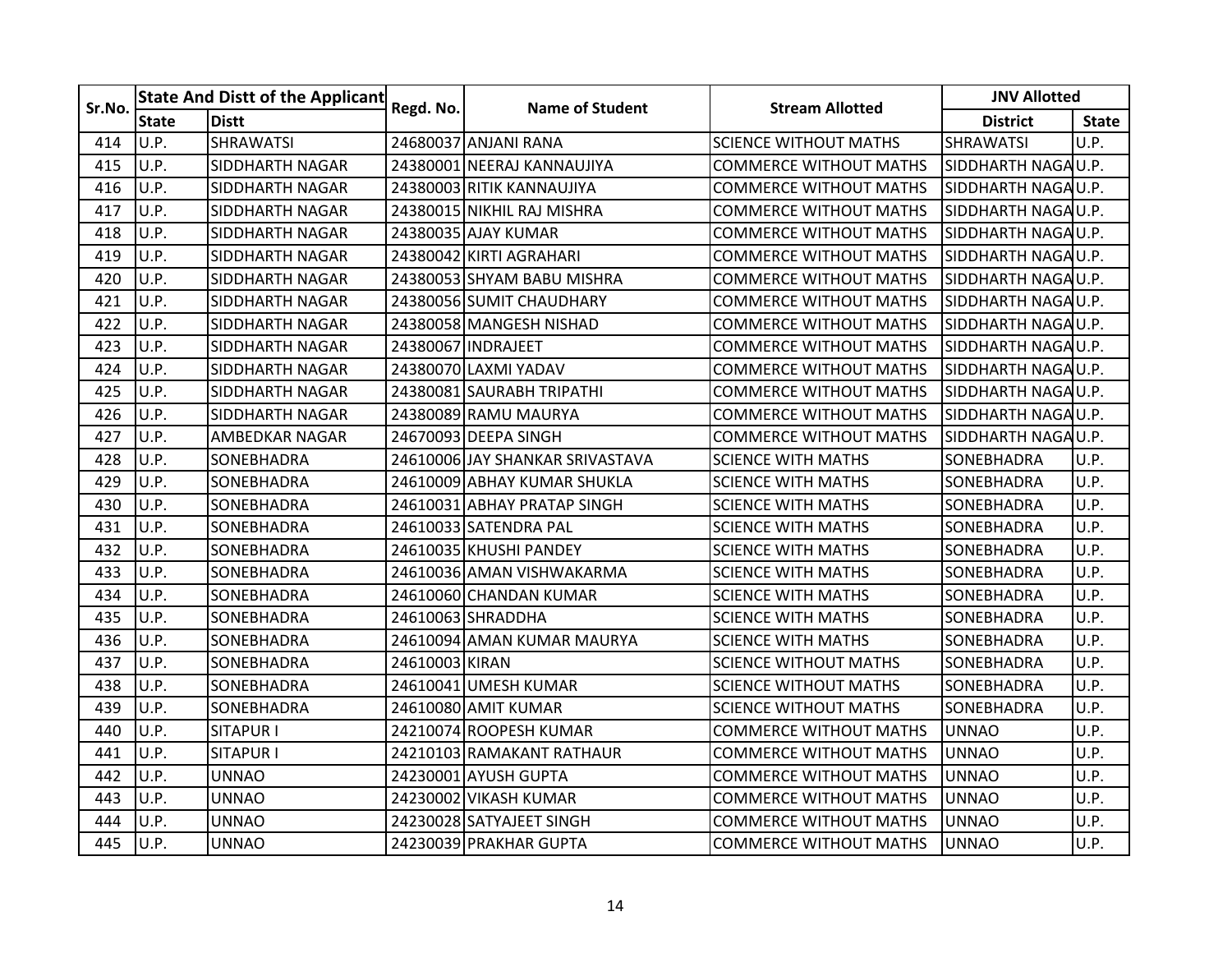| Sr.No. | <b>State And Distt of the Applicant</b> |                     |                |                                 |                               | <b>JNV Allotted</b> |              |
|--------|-----------------------------------------|---------------------|----------------|---------------------------------|-------------------------------|---------------------|--------------|
|        | <b>State</b>                            | <b>Distt</b>        | Regd. No.      | <b>Name of Student</b>          | <b>Stream Allotted</b>        | <b>District</b>     | <b>State</b> |
| 446    | U.P.                                    | <b>UNNAO</b>        |                | 24230040 NIKITA SAHU            | <b>COMMERCE WITHOUT MATHS</b> | <b>UNNAO</b>        | U.P.         |
| 447    | U.P.                                    | <b>UNNAO</b>        |                | 24230043 SANKALP GUPTA          | <b>COMMERCE WITHOUT MATHS</b> | <b>UNNAO</b>        | U.P.         |
| 448    | U.P.                                    | <b>UNNAO</b>        |                | 24230045 ABHISHEK VERMA         | <b>COMMERCE WITHOUT MATHS</b> | <b>UNNAO</b>        | U.P.         |
| 449    | U.P.                                    | <b>UNNAO</b>        |                | 24230058 ANANT SINGH            | <b>COMMERCE WITHOUT MATHS</b> | <b>UNNAO</b>        | U.P.         |
| 450    | U.P.                                    | <b>UNNAO</b>        |                | 24230067 ACKSHANSH VIKRAM SINGH | <b>COMMERCE WITHOUT MATHS</b> | <b>UNNAO</b>        | U.P.         |
| 451    | U.P.                                    | <b>UNNAO</b>        |                | 24230068 ADITYA SINGH           | <b>COMMERCE WITHOUT MATHS</b> | <b>UNNAO</b>        | U.P.         |
| 452    | U.P.                                    | <b>LUCKNOW</b>      |                | 24510025 MUKESH YADAV           | <b>COMMERCE WITHOUT MATHS</b> | <b>UNNAO</b>        | U.P.         |
| 453    | U.P.                                    | <b>LUCKNOW</b>      |                | 24510088 AKASH MAURYA           | <b>COMMERCE WITHOUT MATHS</b> | <b>UNNAO</b>        | U.P.         |
| 454    | U.P.                                    | KANNAUJ             |                | 24630024 RUCHI SONKAR           | COMMERCE WITHOUT MATHS        | UNNAO               | U.P.         |
| 455    | U.P.                                    | <b>UNNAO</b>        |                | 24230011 ANKIT GAUTAM           | <b>SCIENCE WITH MATHS</b>     | <b>UNNAO</b>        | U.P.         |
| 456    | U.P.                                    | <b>UNNAO</b>        |                | 24230022 NANDINI SHUKLA         | <b>SCIENCE WITH MATHS</b>     | <b>UNNAO</b>        | U.P.         |
| 457    | U.P.                                    | <b>UNNAO</b>        |                | 24230023 ANURAG GAUTAM          | <b>SCIENCE WITH MATHS</b>     | <b>UNNAO</b>        | U.P.         |
| 458    | U.P.                                    | <b>UNNAO</b>        |                | 24230025 RAJ VERMA              | <b>SCIENCE WITH MATHS</b>     | <b>UNNAO</b>        | U.P.         |
| 459    | U.P.                                    | <b>UNNAO</b>        |                | 24230044 RAHUL KUMAR            | <b>SCIENCE WITH MATHS</b>     | <b>UNNAO</b>        | U.P.         |
| 460    | U.P.                                    | <b>UNNAO</b>        |                | 24230047 HIMANSHU YADAV         | <b>SCIENCE WITH MATHS</b>     | <b>UNNAO</b>        | U.P.         |
| 461    | U.P.                                    | <b>UNNAO</b>        |                | 24230074 HIMANSHU YADAV         | <b>SCIENCE WITH MATHS</b>     | <b>UNNAO</b>        | U.P.         |
| 462    | U.P.                                    | <b>UNNAO</b>        |                | 24230021 ANJALI VISHWAKARMA     | <b>SCIENCE WITHOUT MATHS</b>  | <b>UNNAO</b>        | U.P.         |
| 463    | U.P.                                    | <b>UNNAO</b>        |                | 24230061 SHIKHAR KUMAR          | <b>SCIENCE WITHOUT MATHS</b>  | <b>UNNAO</b>        | U.P.         |
| 464    | U.P.                                    | <b>JAUNPUR</b>      |                | 24050061 VIJAY KUMAR            | <b>VOCATIONAL</b>             | VARANASI            | U.P.         |
| 465    | U.P.                                    | <b>RAE BAREILLY</b> |                | 24080023 SWATI NIRMAL           | VOCATIONAL                    | VARANASI            | U.P.         |
| 466    | U.P.                                    | <b>SULTANPUR</b>    | 24090070 SUMIT |                                 | VOCATIONAL                    | <b>VARANASI</b>     | U.P.         |
| 467    | U.P.                                    | AZAMGARH            |                | 24100031 PRASHANT PRAKASH       | VOCATIONAL                    | VARANASI            | U.P.         |
| 468    | U.P.                                    | <b>BAHARAICH</b>    |                | 24140061 KUMARI SAROJ MAURYA    | VOCATIONAL                    | VARANASI            | U.P.         |
| 469    | U.P.                                    | <b>KANPUR NAGAR</b> |                | 24150067 SACHIN VERMA           | VOCATIONAL                    | VARANASI            | U.P.         |
| 470    | U.P.                                    | GONDA               |                | 24160059ISHANTI KASHYAP         | VOCATIONAL                    | <b>VARANASI</b>     | U.P.         |
| 471    | U.P.                                    | <b>SITAPUR I</b>    |                | 24210002 PUSHPAK JYOTI          | VOCATIONAL                    | <b>VARANASI</b>     | U.P.         |
| 472    | U.P.                                    | <b>BALLIA</b>       | 24250145 DEEPA |                                 | VOCATIONAL                    | VARANASI            | U.P.         |
| 473    | U.P.                                    | <b>MAU</b>          |                | 24310008 PAWAN KUMAR            | VOCATIONAL                    | <b>VARANASI</b>     | U.P.         |
| 474    | U.P.                                    | MAU                 |                | 24310064 ABHAY KUMAR            | VOCATIONAL                    | VARANASI            | U.P.         |
| 475    | U.P.                                    | SIDDHARTH NAGAR     |                | 24380017 ANCHAL GAUR            | VOCATIONAL                    | <b>VARANASI</b>     | U.P.         |
| 476    | U.P.                                    | <b>LUCKNOW</b>      |                | 24510111 SHIVAM YADAV           | VOCATIONAL                    | VARANASI            | U.P.         |
| 477    | U.P.                                    | <b>VARANASI</b>     |                | 24550001 ANCHAL YADAV           | VOCATIONAL                    | VARANASI            | U.P.         |